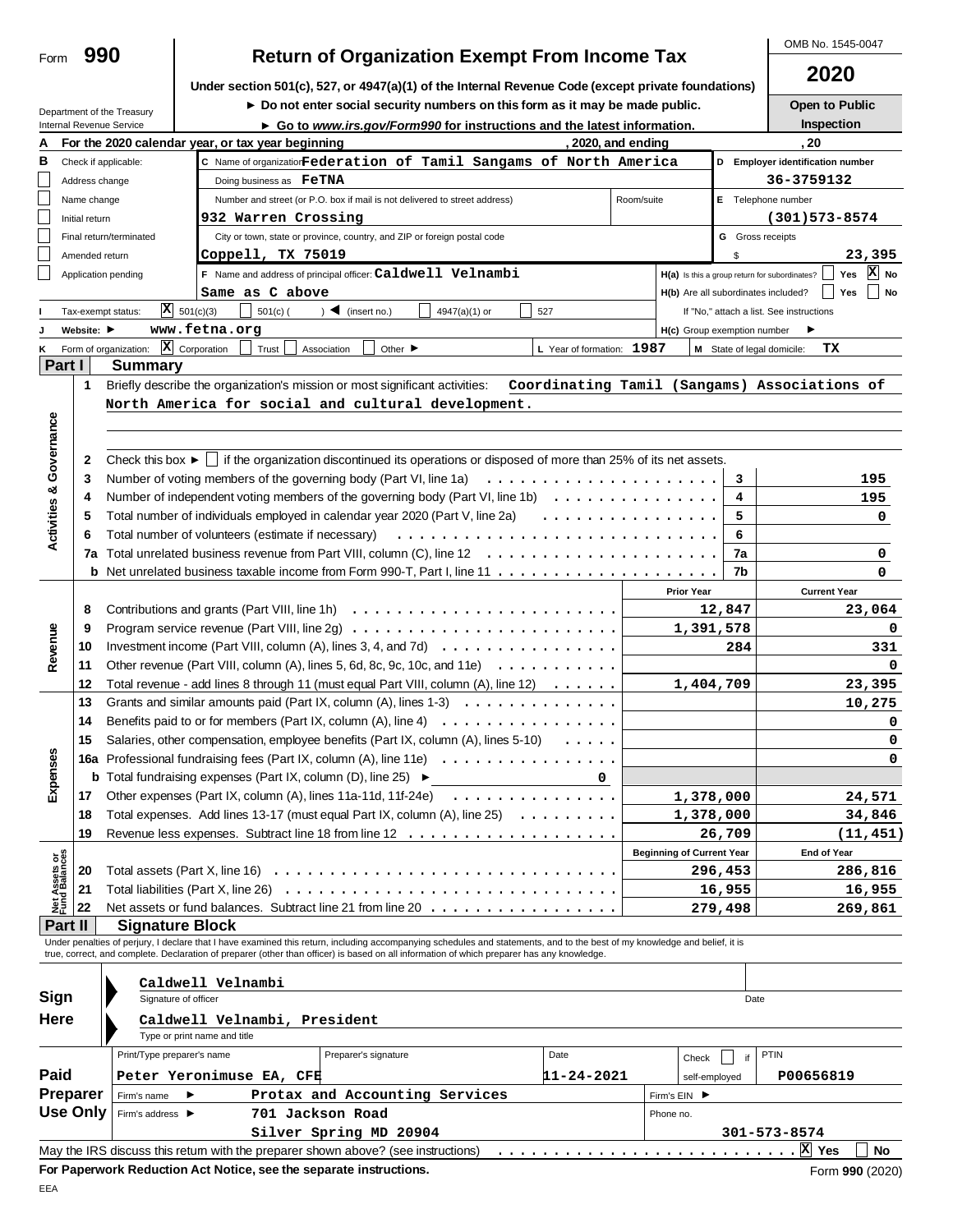|                | Form 990 (2020)<br>Federation of Tamil Sangams of North America                                                                                                               | 36-3759132     | Page 2          |
|----------------|-------------------------------------------------------------------------------------------------------------------------------------------------------------------------------|----------------|-----------------|
|                | Part III<br><b>Statement of Program Service Accomplishments</b>                                                                                                               |                |                 |
|                |                                                                                                                                                                               |                |                 |
| 1              | Briefly describe the organization's mission:                                                                                                                                  |                |                 |
|                | Coordinating Tamil (Sangams) Associations of North America for social and cultural development.                                                                               |                |                 |
|                |                                                                                                                                                                               |                |                 |
|                |                                                                                                                                                                               |                |                 |
| $\overline{2}$ | Did the organization undertake any significant program services during the year which were not listed on the                                                                  |                |                 |
|                |                                                                                                                                                                               |                | ∣ No            |
|                | If "Yes," describe these new services on Schedule O.                                                                                                                          |                |                 |
| 3              | Did the organization cease conducting, or make significant changes in how it conducts, any program                                                                            |                |                 |
|                |                                                                                                                                                                               |                | ∣ ∣ No          |
| 4              | If "Yes," describe these changes on Schedule O.<br>Describe the organization's program service accomplishments for each of its three largest program services, as measured by |                |                 |
|                | expenses. Section 501(c)(3) and 501(c)(4) organizations are required to report the amount of grants and allocations to others,                                                |                |                 |
|                | the total expenses, and revenue, if any, for each program service reported.                                                                                                   |                |                 |
|                |                                                                                                                                                                               |                |                 |
| 4a             | (Code:                                                                                                                                                                        | $\mathfrak s$  |                 |
|                | Coordination of Tamil Associations of North America for community development and conducted its                                                                               |                |                 |
|                | annual convention.                                                                                                                                                            |                |                 |
|                |                                                                                                                                                                               |                |                 |
|                |                                                                                                                                                                               |                |                 |
|                |                                                                                                                                                                               |                |                 |
|                |                                                                                                                                                                               |                |                 |
|                |                                                                                                                                                                               |                |                 |
|                |                                                                                                                                                                               |                |                 |
|                |                                                                                                                                                                               |                |                 |
|                |                                                                                                                                                                               |                |                 |
| 4b             | including grants of \$ (Revenue<br>(Expenses \$<br>(Code:                                                                                                                     |                |                 |
|                |                                                                                                                                                                               |                |                 |
|                |                                                                                                                                                                               |                |                 |
|                |                                                                                                                                                                               |                |                 |
|                |                                                                                                                                                                               |                |                 |
|                |                                                                                                                                                                               |                |                 |
|                |                                                                                                                                                                               |                |                 |
|                |                                                                                                                                                                               |                |                 |
|                |                                                                                                                                                                               |                |                 |
|                |                                                                                                                                                                               |                |                 |
|                |                                                                                                                                                                               |                |                 |
|                |                                                                                                                                                                               |                |                 |
| 4c             | including grants of \$<br>(Expenses \$<br>) (Revenue<br>(Code:                                                                                                                | $\mathfrak{S}$ |                 |
|                |                                                                                                                                                                               |                |                 |
|                |                                                                                                                                                                               |                |                 |
|                |                                                                                                                                                                               |                |                 |
|                |                                                                                                                                                                               |                |                 |
|                |                                                                                                                                                                               |                |                 |
|                |                                                                                                                                                                               |                |                 |
|                |                                                                                                                                                                               |                |                 |
|                |                                                                                                                                                                               |                |                 |
|                |                                                                                                                                                                               |                |                 |
| 4d             | Other program services (Describe on Schedule O.)                                                                                                                              |                |                 |
|                | (Expenses \$<br>including grants of \$<br>) (Revenue \$                                                                                                                       |                |                 |
| 4e             | Total program service expenses ▶<br>19,804                                                                                                                                    |                |                 |
| EEA            |                                                                                                                                                                               |                | Form 990 (2020) |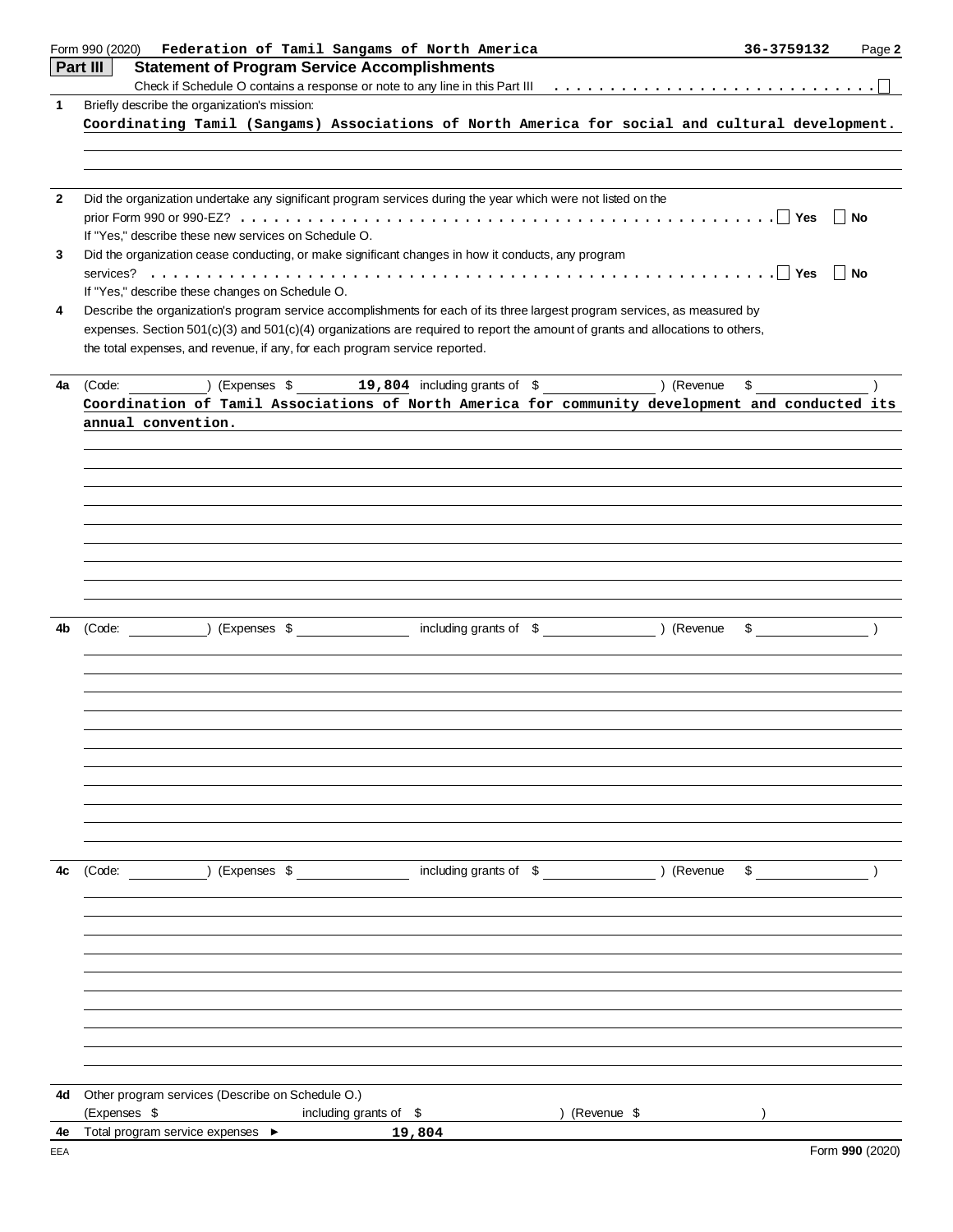|      | Form 990 (2020)<br>Federation of Tamil Sangams of North America<br>36-3759132                                                                                                                                 |                 |     | Page 3 |
|------|---------------------------------------------------------------------------------------------------------------------------------------------------------------------------------------------------------------|-----------------|-----|--------|
|      | <b>Part IV</b><br><b>Checklist of Required Schedules</b>                                                                                                                                                      |                 |     |        |
|      |                                                                                                                                                                                                               |                 | Yes | No     |
| 1    | Is the organization described in section 501(c)(3) or 4947(a)(1) (other than a private foundation)? If "Yes,"                                                                                                 |                 |     |        |
|      |                                                                                                                                                                                                               | $\mathbf{1}$    | x   |        |
| 2    | Is the organization required to complete Schedule B, Schedule of Contributors See instructions?                                                                                                               | $\mathbf{2}$    | x   |        |
| 3    | Did the organization engage in direct or indirect political campaign activities on behalf of or in opposition to                                                                                              |                 |     |        |
|      |                                                                                                                                                                                                               | 3               |     | x      |
| 4    | Section 501(c)(3) organizations. Did the organization engage in lobbying activities, or have a section 501(h)                                                                                                 |                 |     |        |
|      |                                                                                                                                                                                                               | 4               |     | x      |
| 5    | Is the organization a section $501(c)(4)$ , $501(c)(5)$ , or $501(c)(6)$ organization that receives membership dues,                                                                                          |                 |     |        |
|      | assessments, or similar amounts as defined in Revenue Procedure 98-19? If "Yes," complete Schedule C, Part III                                                                                                | 5               |     | x      |
| 6    | Did the organization maintain any donor advised funds or any similar funds or accounts for which donors                                                                                                       |                 |     |        |
|      | have the right to provide advice on the distribution or investment of amounts in such funds or accounts? If                                                                                                   |                 |     |        |
|      |                                                                                                                                                                                                               | 6               |     | x      |
| 7    | Did the organization receive or hold a conservation easement, including easements to preserve open space,                                                                                                     |                 |     |        |
|      |                                                                                                                                                                                                               | $\overline{7}$  |     | x      |
| 8    | Did the organization maintain collections of works of art, historical treasures, or other similar assets? If "Yes,"                                                                                           |                 |     |        |
|      |                                                                                                                                                                                                               | 8               |     | x      |
| 9    | Did the organization report an amount in Part X, line 21, for escrow or custodial account liability, serve as a                                                                                               |                 |     |        |
|      | custodian for amounts not listed in Part X; or provide credit counseling, debt management, credit repair, or                                                                                                  |                 |     |        |
|      |                                                                                                                                                                                                               | 9               |     | x      |
| 10   | Did the organization, directly or through a related organization, hold assets in donor-restricted endowments                                                                                                  |                 |     |        |
|      |                                                                                                                                                                                                               | 10              |     | x      |
| 11   | If the organization's answer to any of the following questions is "Yes," then complete Schedule D, Parts VI,                                                                                                  |                 |     |        |
|      | VII, VIII, IX, or X as applicable.                                                                                                                                                                            |                 |     |        |
|      | a Did the organization report an amount for land, buildings, and equipment in Part X, line 10? If "Yes,"                                                                                                      |                 |     |        |
|      |                                                                                                                                                                                                               | 11a             |     | x      |
|      | <b>b</b> Did the organization report an amount for investments - other securities in Part X, line 12, that is 5% or more                                                                                      |                 |     |        |
|      |                                                                                                                                                                                                               | 11b             |     | x      |
| c    | Did the organization report an amount for investments - program related in Part X, line 13, that is 5% or more                                                                                                |                 |     |        |
|      |                                                                                                                                                                                                               | 11c             |     | x      |
|      | d Did the organization report an amount for other assets in Part X, line 15, that is 5% or more of its total assets                                                                                           |                 |     |        |
|      |                                                                                                                                                                                                               | 11d             | x   |        |
|      | Did the organization report an amount for other liabilities in Part X, line 25? If "Yes," complete Schedule D, Part $X \cdot \cdot \cdot \cdot \cdot$ .                                                       | 11e             | х   |        |
|      | f Did the organization's separate or consolidated financial statements for the tax year include a footnote that addresses                                                                                     |                 |     |        |
|      | the organization's liability for uncertain tax positions under FIN 48 (ASC 740)? If "Yes," complete Schedule D, Part $X \dots \dots$                                                                          | 11f             |     | x      |
| 12a  | Did the organization obtain separate, independent audited financial statements for the tax year? If "Yes," complete                                                                                           |                 |     |        |
|      |                                                                                                                                                                                                               | 12a             |     | x      |
|      | <b>b</b> Was the organization included in consolidated, independent audited financial statements for the tax year? If                                                                                         |                 |     |        |
|      | "Yes," and if the organization answered "No" to line 12a, then completing Schedule D, Parts XI and XII is optional $\ldots \ldots \ldots$                                                                     | 12b             |     | x      |
| 13   |                                                                                                                                                                                                               | 13              |     | x      |
| 14a  |                                                                                                                                                                                                               | 14a             |     | x      |
| b    | Did the organization have aggregate revenues or expenses of more than \$10,000 from grantmaking,<br>fundraising, business, investment, and program service activities outside the United States, or aggregate |                 |     |        |
|      | foreign investments valued at \$100,000 or more? If "Yes," complete Schedule F, Parts I and IV                                                                                                                | 14b             |     |        |
| 15   | Did the organization report on Part IX, column (A), line 3, more than \$5,000 of grants or other assistance to or                                                                                             |                 |     | x      |
|      |                                                                                                                                                                                                               | 15              |     |        |
| 16   | Did the organization report on Part IX, column (A), line 3, more than \$5,000 of aggregate grants or other                                                                                                    |                 |     | x      |
|      |                                                                                                                                                                                                               | 16              |     | x      |
| 17   | Did the organization report a total of more than \$15,000 of expenses for professional fundraising services on                                                                                                |                 |     |        |
|      |                                                                                                                                                                                                               | 17              |     | x      |
| 18   | Did the organization report more than \$15,000 total of fundraising event gross income and contributions on                                                                                                   |                 |     |        |
|      |                                                                                                                                                                                                               | 18              | х   |        |
| 19   | Did the organization report more than \$15,000 of gross income from gaming activities on Part VIII, line 9a?                                                                                                  |                 |     |        |
|      |                                                                                                                                                                                                               | 19              |     | x      |
| 20 a |                                                                                                                                                                                                               | 20a             |     | x      |
| b    |                                                                                                                                                                                                               | 20 <sub>b</sub> |     |        |
| 21   | Did the organization report more than \$5,000 of grants or other assistance to any domestic organization or                                                                                                   |                 |     |        |
|      | domestic government on Part IX, column (A), line 1? If "Yes," complete Schedule I, Parts I and II                                                                                                             | 21              |     | x      |
|      |                                                                                                                                                                                                               |                 |     |        |

|  |  | Form 990 (2020) |
|--|--|-----------------|
|--|--|-----------------|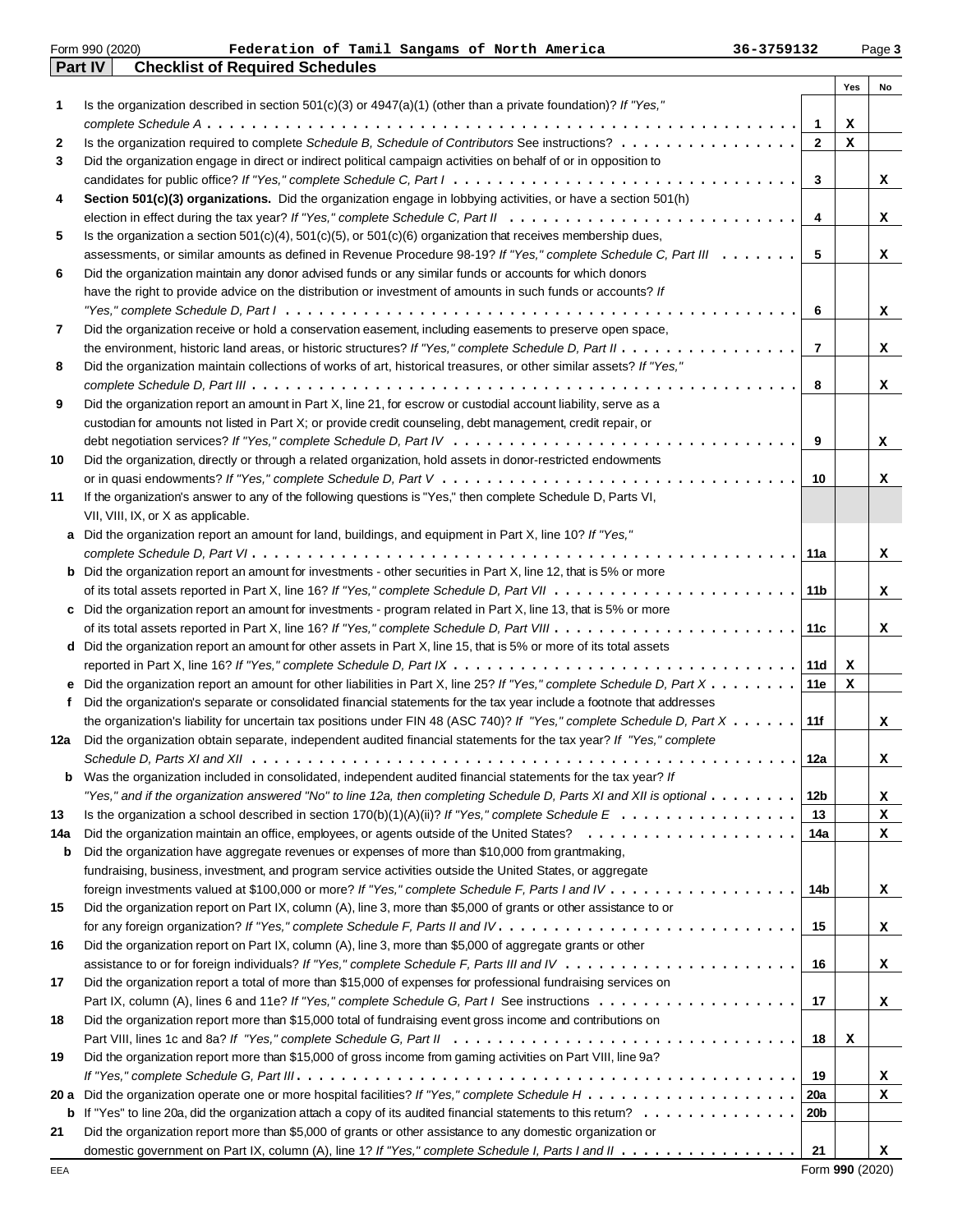|               | Form 990 (2020)<br>Federation of Tamil Sangams of North America<br>36-3759132                                                           |                 |            | Page 4 |
|---------------|-----------------------------------------------------------------------------------------------------------------------------------------|-----------------|------------|--------|
|               | <b>Checklist of Required Schedules</b> (continued)<br><b>Part IV</b>                                                                    |                 |            |        |
|               |                                                                                                                                         |                 | Yes        | No     |
| 22            | Did the organization report more than \$5,000 of grants or other assistance to or for domestic individuals on                           |                 |            |        |
|               |                                                                                                                                         | 22              |            | x      |
| 23            | Did the organization answer "Yes" to Part VII, Section A, line 3, 4, or 5 about compensation of the                                     |                 |            |        |
|               | organization's current and former officers, directors, trustees, key employees, and highest compensated                                 |                 |            |        |
|               |                                                                                                                                         | 23              |            | x      |
| 24a           | Did the organization have a tax-exempt bond issue with an outstanding principal amount of more than                                     |                 |            |        |
|               | \$100,000 as of the last day of the year, that was issued after December 31, 2002? If "Yes," answer lines 24b                           | 24a             |            |        |
| b             | Did the organization invest any proceeds of tax-exempt bonds beyond a temporary period exception?                                       | 24b             |            | x      |
| c             | Did the organization maintain an escrow account other than a refunding escrow at any time during the year                               |                 |            |        |
|               |                                                                                                                                         | 24c             |            |        |
| d             | Did the organization act as an "on behalf of" issuer for bonds outstanding at any time during the year?                                 | 24d             |            |        |
| 25a           | Section 501(c)(3), 501(c)(4), and 501(c)(29) organizations. Did the organization engage in an excess benefit                            |                 |            |        |
|               |                                                                                                                                         | 25a             |            | x      |
| b             | Is the organization aware that it engaged in an excess benefit transaction with a disqualified person in a prior                        |                 |            |        |
|               | year, and that the transaction has not been reported on any of the organization's prior Forms 990 or 990-EZ?                            |                 |            |        |
|               |                                                                                                                                         | 25 <sub>b</sub> |            | x      |
| 26            | Did the organization report any amount on Part X, line 5 or 22, for receivables from or payables to any current                         |                 |            |        |
|               | or former officer, director, trustee, key employee, creator or founder, substantial contributor, or 35%                                 |                 |            |        |
|               | controlled entity or family member or any of these persons? If "Yes," complete Schedule L, Part II.                                     | 26              |            | x      |
| 27            | Did the organization provide a grant or other assistance to any current or former officer, director, trustee, key                       |                 |            |        |
|               | employee, creator or founder, substantial contributor or employee thereof, a grant selection committee                                  |                 |            |        |
|               | member, or to a 35% controlled entity (including an employee thereof) or family member of any of these                                  |                 |            |        |
|               |                                                                                                                                         | 27              |            | x      |
| 28            | Was the organization a party to a business transaction with one of the following parties (see Schedule L, Part                          |                 |            |        |
|               | IV instructions, for applicable filing thresholds, conditions, and exceptions):                                                         |                 |            |        |
| a             | A current or former officer, director, trustee, key employee, creator or founder, or substantial contributor? If                        |                 |            |        |
|               |                                                                                                                                         | 28a             |            | x      |
| b             |                                                                                                                                         | 28b             |            | x      |
| c             | A 35% controlled entity of one or more individuals and/or organizations described in lines 28a or 28b? If                               |                 |            |        |
|               |                                                                                                                                         | 28c             |            | x      |
| 29            | Did the organization receive more than \$25,000 in non-cash contributions? If "Yes," complete Schedule M.                               | 29              |            | x      |
| 30            | Did the organization receive contributions of art, historical treasures, or other similar assets, or qualified                          |                 |            |        |
|               |                                                                                                                                         | 30              |            | x      |
| 31            | Did the organization liquidate, terminate, or dissolve and cease operations? If "Yes," complete Schedule N, Part I. .                   | 31              |            | x      |
| 32            | Did the organization sell, exchange, dispose of, or transfer more than 25% of its net assets? If "Yes,"                                 |                 |            |        |
|               | complete Schedule N, Part II                                                                                                            | 32              |            | x      |
| 33            | Did the organization own 100% of an entity disregarded as separate from the organization under Regulations                              |                 |            |        |
|               |                                                                                                                                         | 33              |            | x      |
| 34            | Was the organization related to any tax-exempt or taxable entity? If "Yes," complete Schedule R, Part II, III,                          |                 |            |        |
|               |                                                                                                                                         | 34              |            | x      |
| 35a<br>b      | If "Yes" to line 35a, did the organization receive any payment from or engage in any transaction with a                                 | 35a             |            | x      |
|               | controlled entity within the meaning of section 512(b)(13)? If "Yes," complete Schedule R, Part V, line $2 \ldots \ldots \ldots \ldots$ | 35 <sub>b</sub> |            |        |
| 36            | Section 501(c)(3) organizations. Did the organization make any transfers to an exempt non-charitable                                    |                 |            |        |
|               |                                                                                                                                         | 36              |            | x      |
| 37            | Did the organization conduct more than 5% of its activities through an entity that is not a related organization                        |                 |            |        |
|               | and that is treated as a partnership for federal income tax purposes? If "Yes," complete Schedule R, Part VI.                           | 37              |            | x      |
| 38            | Did the organization complete Schedule O and provide explanations in Schedule O for Part VI, lines 11b and                              |                 |            |        |
|               | 19? Note: All Form 990 filers are required to complete Schedule O.                                                                      | 38              | x          |        |
| <b>Part V</b> | <b>Statements Regarding Other IRS Filings and Tax Compliance</b>                                                                        |                 |            |        |
|               | Check if Schedule O contains a response or note to any line in this Part V $\ldots \ldots \ldots \ldots \ldots$                         |                 |            |        |
|               |                                                                                                                                         |                 | <b>Yes</b> | No     |
| 1a            | 1a<br>Enter the number reported in Box 3 of Form 1096. Enter -0- if not applicable<br>0                                                 |                 |            |        |
| b             | Enter the number of Form W-2G included in line 1a. Enter -0- if not applicable<br>- 1b<br>0                                             |                 |            |        |
| c             | Did the organization comply with backup withholding rules for reportable payments to vendors and                                        |                 |            |        |
|               |                                                                                                                                         | 1c              | x          |        |
|               |                                                                                                                                         |                 |            |        |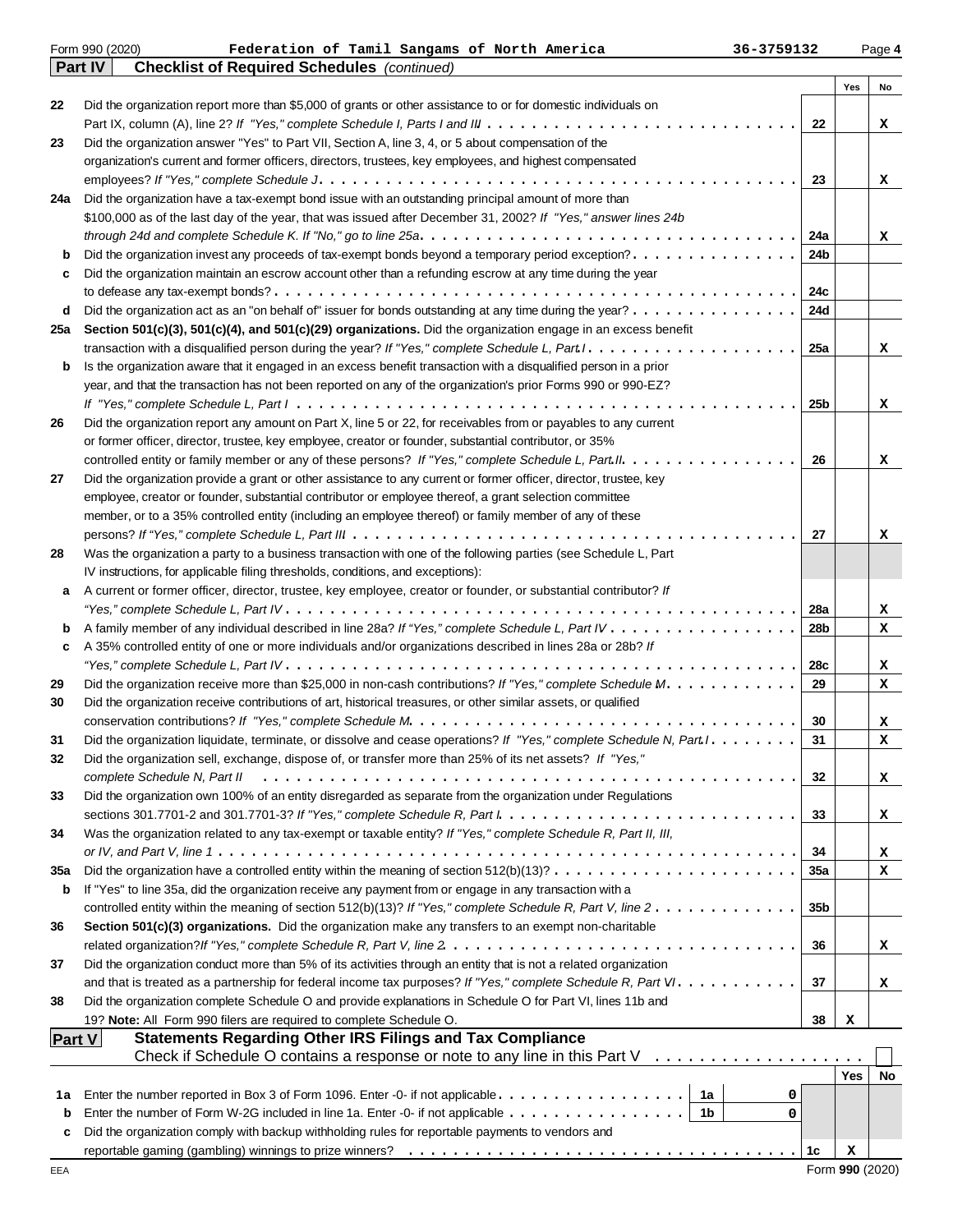|        | Form 990 (2020)<br>Federation of Tamil Sangams of North America<br>36-3759132                                                      |     | Page 5    |
|--------|------------------------------------------------------------------------------------------------------------------------------------|-----|-----------|
| Part V | Statements Regarding Other IRS Filings and Tax Compliance (continued)                                                              |     |           |
|        |                                                                                                                                    |     | Yes<br>No |
| 2a     | Enter the number of employees reported on Form W-3, Transmittal of Wage and Tax                                                    |     |           |
|        | .   2a<br>Statements, filed for the calendar year ending with or within the year covered by this retum<br>0                        |     |           |
| b      | If at least one is reported on line 2a, did the organization file all required federal employment tax returns?                     | 2b  | x         |
|        |                                                                                                                                    |     |           |
| За     | Did the organization have unrelated business gross income of \$1,000 or more during the year?                                      | За  | x         |
| b      | If "Yes," has it filed a Form 990-T for this year? If "No" to line 3b, provide an explanation on Schedule O.                       | 3b  |           |
| 4a     | At any time during the calendar year, did the organization have an interest in, or a signature or other authority over,            |     |           |
|        | a financial account in a foreign country (such as a bank account, securities account, or other financial account)?                 | 4a  | x         |
| b      | If "Yes," enter the name of the foreign country                                                                                    |     |           |
|        | See instructions for filing requirements for FinCEN Form 114, Report of Foreign Bank and Financial Accounts (FBAR).                |     |           |
| 5a     |                                                                                                                                    | 5a  | x         |
| b      |                                                                                                                                    | 5b  | x         |
| c      |                                                                                                                                    | 5c  |           |
| 6а     | Does the organization have annual gross receipts that are normally greater than \$100,000, and did the                             |     |           |
|        |                                                                                                                                    | 6a  | x         |
| b      | If "Yes," did the organization include with every solicitation an express statement that such contributions or                     | 6b  |           |
|        | Organizations that may receive deductible contributions under section 170(c).                                                      |     |           |
| 7      | Did the organization receive a payment in excess of \$75 made partly as a contribution and partly for goods                        |     |           |
| а      |                                                                                                                                    | 7a  | x         |
| b      |                                                                                                                                    | 7b  |           |
| c      | Did the organization sell, exchange, or otherwise dispose of tangible personal property for which it was                           |     |           |
|        |                                                                                                                                    | 7c  | x         |
| d      | 7d                                                                                                                                 |     |           |
| е      | Did the organization receive any funds, directly or indirectly, to pay premiums on a personal benefit contract?                    | 7e  | x         |
| f      |                                                                                                                                    | 7f  | x         |
| g      | If the organization received a contribution of qualified intellectual property, did the organization file Form 8899 as required?.  | 7g  | x         |
| h      | If the organization received a contribution of cars, boats, airplanes, or other vehicles, did the organization file a Form 1098-C? | 7h  | x         |
| 8      | Sponsoring organizations maintaining donor advised funds. Did a donor advised fund maintained by the                               |     |           |
|        | sponsoring organization have excess business holdings at any time during the year? $\ldots \ldots \ldots \ldots \ldots \ldots$     | 8   | x         |
| 9      | Sponsoring organizations maintaining donor advised funds.                                                                          |     |           |
| а      |                                                                                                                                    | 9a  | x         |
| b      | Did the sponsoring organization make a distribution to a donor, donor advisor, or related person?                                  | 9b  | x         |
| 10     | Section 501(c)(7) organizations. Enter:                                                                                            |     |           |
|        | 10a<br>Initiation fees and capital contributions included on Part VIII, line 12                                                    |     |           |
| b      | Gross receipts, included on Form 990, Part VIII, line 12, for public use of club facilities<br>10 <sub>b</sub>                     |     |           |
| 11     | Section 501(c)(12) organizations. Enter:                                                                                           |     |           |
| а      | Gross income from members or shareholders<br>11a                                                                                   |     |           |
| b      | Gross income from other sources (Do not net amounts due or paid to other sources                                                   |     |           |
|        | 11b                                                                                                                                |     |           |
| 12a    | Section 4947(a)(1) non-exempt charitable trusts. Is the organization filing Form 990 in lieu of Form 1041?                         | 12a |           |
| b      | 12 <sub>b</sub><br>If "Yes," enter the amount of tax-exempt interest received or accrued during the year $\dots \dots \dots \dots$ |     |           |
| 13     | Section 501(c)(29) qualified nonprofit health insurance issuers.                                                                   |     |           |
| а      | Is the organization licensed to issue qualified health plans in more than one state?                                               | 13а |           |
|        | Note: See the instructions for additional information the organization must report on Schedule O.                                  |     |           |
| b      | Enter the amount of reserves the organization is required to maintain by the states in which                                       |     |           |
|        |                                                                                                                                    |     |           |
| c      |                                                                                                                                    |     |           |
| 14a    |                                                                                                                                    | 14a | x         |
| b      | If "Yes," has it filed a Form 720 to report these payments? If "No," provide an explanation on Schedule Q                          | 14b |           |
| 15     | Is the organization subject to the section 4960 tax on payment(s) of more than \$1,000,000 in remuneration or                      |     |           |
|        |                                                                                                                                    | 15  | x         |
|        | If "Yes," see instructions and file Form 4720, Schedule N.                                                                         |     |           |
| 16     | Is the organization an educational institution subject to the section 4968 excise tax on net investment income?                    | 16  | x         |
|        | If "Yes," complete Form 4720, Schedule O.                                                                                          |     |           |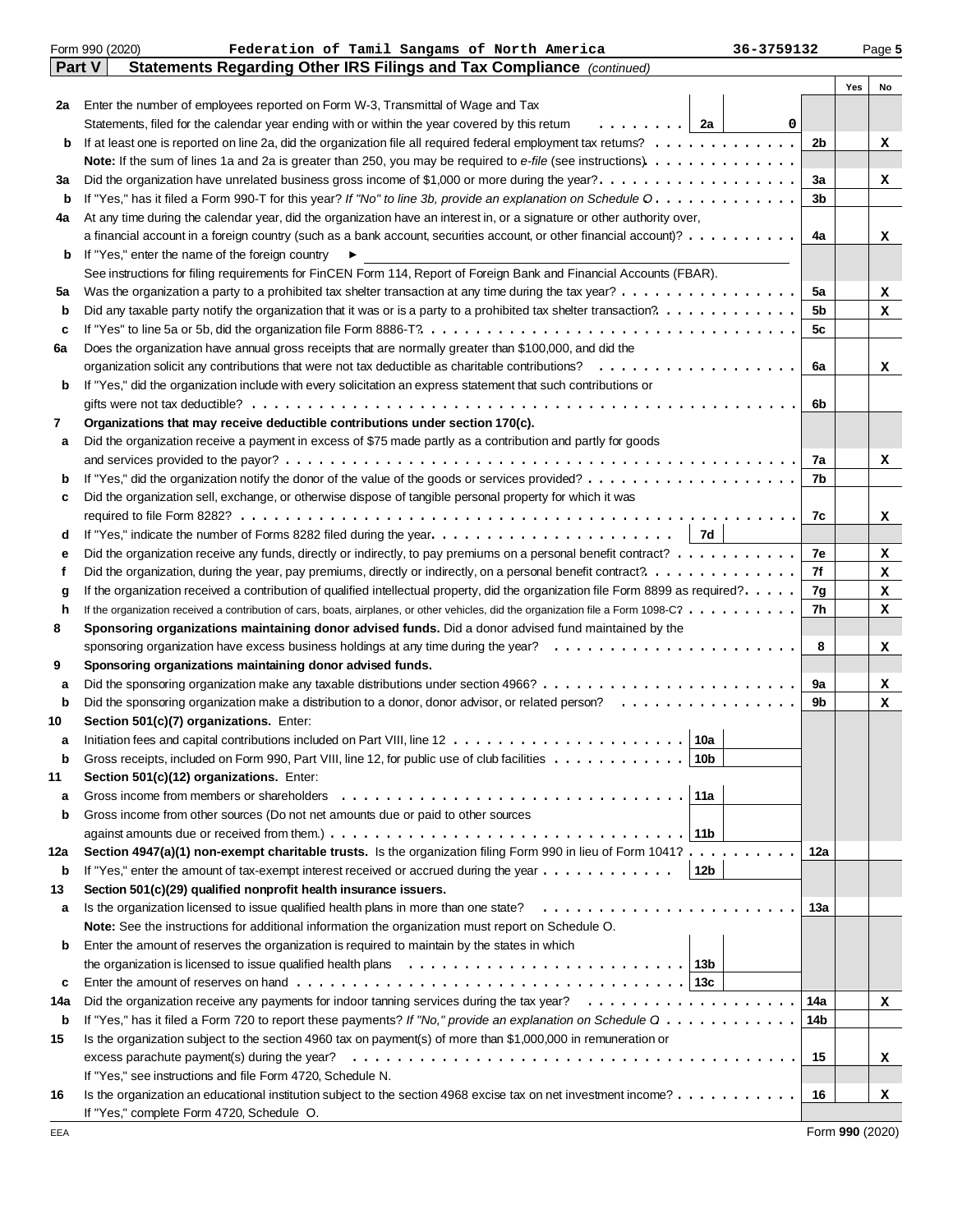|        | Form 990 (2020)<br>Federation of Tamil Sangams of North America<br>36-3759132                                                                                                                                                   |                 |     | Page 6          |
|--------|---------------------------------------------------------------------------------------------------------------------------------------------------------------------------------------------------------------------------------|-----------------|-----|-----------------|
|        | <b>Part VI</b><br>Governance, Management, and Disclosure For each "Yes" response to lines 2 through 7b below, and for a "No"                                                                                                    |                 |     |                 |
|        | response to line 8a, 8b, or 10b below, describe the circumstances, processes, or changes in Schedule O. See instructions.                                                                                                       |                 |     |                 |
|        |                                                                                                                                                                                                                                 |                 |     | $\vert x \vert$ |
|        | <b>Section A. Governing Body and Management</b>                                                                                                                                                                                 |                 |     |                 |
|        |                                                                                                                                                                                                                                 |                 | Yes | No              |
| 1а     | Enter the number of voting members of the governing body at the end of the tax year. $\dots \dots \dots \dots$<br>1a<br>195                                                                                                     |                 |     |                 |
|        | If there are material differences in voting rights among members of the governing body, or                                                                                                                                      |                 |     |                 |
|        | if the governing body delegated broad authority to an executive committee or similar                                                                                                                                            |                 |     |                 |
|        | committee, explain on Schedule O.                                                                                                                                                                                               |                 |     |                 |
| b      | Enter the number of voting members included in line 1a, above, who are independent. $\dots \dots \dots \dots$<br>1b<br>195                                                                                                      |                 |     |                 |
| 2      | Did any officer, director, trustee, or key employee have a family relationship or a business relationship with                                                                                                                  |                 |     |                 |
|        |                                                                                                                                                                                                                                 | $\mathbf{2}$    |     | x               |
| 3      | Did the organization delegate control over management duties customarily performed by or under the direct                                                                                                                       |                 |     |                 |
|        | supervision of officers, directors, or trustees, or key employees to a management company or other person?                                                                                                                      | 3               |     | x               |
| 4<br>5 | Did the organization make any significant changes to its governing documents since the prior Form 990 was filed?.<br>Did the organization become aware during the year of a significant diversion of the organization's assets? | 4<br>5          |     | x               |
| 6      |                                                                                                                                                                                                                                 | 6               |     | x               |
| 7a     | Did the organization have members, stockholders, or other persons who had the power to elect or appoint                                                                                                                         |                 |     | x               |
|        |                                                                                                                                                                                                                                 | 7a              | x   |                 |
| b      | Are any governance decisions of the organization reserved to (or subject to approval by) members,                                                                                                                               |                 |     |                 |
|        |                                                                                                                                                                                                                                 | 7b              | x   |                 |
| 8      | Did the organization contemporaneously document the meetings held or written actions undertaken during                                                                                                                          |                 |     |                 |
|        | the year by the following:                                                                                                                                                                                                      |                 |     |                 |
| а      |                                                                                                                                                                                                                                 | 8a              | x   |                 |
| b      |                                                                                                                                                                                                                                 | 8b              | x   |                 |
| 9      | Is there any officer, director, trustee, or key employee listed in Part VII, Section A, who cannot be reached at                                                                                                                |                 |     |                 |
|        | the organization's mailing address? If "Yes," provide the names and addresses on Schedule Q                                                                                                                                     | 9               |     | x               |
|        | Section B. Policies (This Section B requests information about policies not required by the Internal Revenue Code.)                                                                                                             |                 |     |                 |
|        |                                                                                                                                                                                                                                 |                 | Yes | No              |
| 10a    |                                                                                                                                                                                                                                 | 10a             |     | x               |
| b      | If "Yes," did the organization have written policies and procedures governing the activities of such chapters,                                                                                                                  |                 |     |                 |
|        | affiliates, and branches to ensure their operations are consistent with the organization's exempt purposes?.                                                                                                                    | 10 <sub>b</sub> |     |                 |
| 11a    | Has the organization provided a complete copy of this Form 990 to all members of its governing body before filing the form?                                                                                                     | 11a             |     | x               |
| b      | Describe in Schedule O the process, if any, used by the organization to review this Form 990.                                                                                                                                   |                 |     |                 |
| 12a    |                                                                                                                                                                                                                                 | 12a             | x   |                 |
| b      | Were officers, directors, or trustees, and key employees required to disclose annually interests that could give rise to conflicts?                                                                                             | 12b             | x   |                 |
|        | Did the organization regularly and consistently monitor and enforce compliance with the policy? If "Yes,"                                                                                                                       |                 |     |                 |
|        |                                                                                                                                                                                                                                 | 12c             | х   |                 |
| 13     |                                                                                                                                                                                                                                 | 13              | х   |                 |
| 14     |                                                                                                                                                                                                                                 | 14              | х   |                 |
| 15     | Did the process for determining compensation of the following persons include a review and approval by                                                                                                                          |                 |     |                 |
|        | independent persons, comparability data, and contemporaneous substantiation of the deliberation and decision?                                                                                                                   |                 |     |                 |
| a      |                                                                                                                                                                                                                                 | 15a             |     | x               |
| b      |                                                                                                                                                                                                                                 | 15b             |     | x               |
|        | If "Yes" to line 15a or 15b, describe the process in Schedule O (see instructions).<br>Did the organization invest in, contribute assets to, or participate in a joint venture or similar arrangement                           |                 |     |                 |
| 16a    |                                                                                                                                                                                                                                 | 16a             |     |                 |
| b      | If "Yes," did the organization follow a written policy or procedure requiring the organization to evaluate its                                                                                                                  |                 |     | x               |
|        | participation in joint venture arrangements under applicable federal tax law, and take steps to safeguard the                                                                                                                   |                 |     |                 |
|        |                                                                                                                                                                                                                                 | 16b             |     |                 |
|        | <b>Section C. Disclosure</b>                                                                                                                                                                                                    |                 |     |                 |
| 17     | List the states with which a copy of this Form 990 is required to be filed<br>▶                                                                                                                                                 |                 |     |                 |
| 18     | Section 6104 requires an organization to make its Forms 1023 (1024 or 1024-A if applicable), 990, and 990-T (Section 501(c)                                                                                                     |                 |     |                 |
|        | (3)s only) available for public inspection. Indicate how you made these available. Check all that apply.                                                                                                                        |                 |     |                 |
|        | Own website<br>Another's website<br>  Upon request<br>$\vert$ Other (explain on Schedule O)<br>IХI                                                                                                                              |                 |     |                 |
| 19     | Describe on Schedule O whether (and if so, how) the organization made its governing documents, conflict of interest policy,                                                                                                     |                 |     |                 |
|        | and financial statements available to the public during the tax year.                                                                                                                                                           |                 |     |                 |
| 20     | State the name, address, and telephone number of the person who possesses the organization's books and records                                                                                                                  |                 |     |                 |
|        | Caldwell Velnambi (301)573-8574, 932 Warren Crossing, Coppell, TX 75019                                                                                                                                                         |                 |     |                 |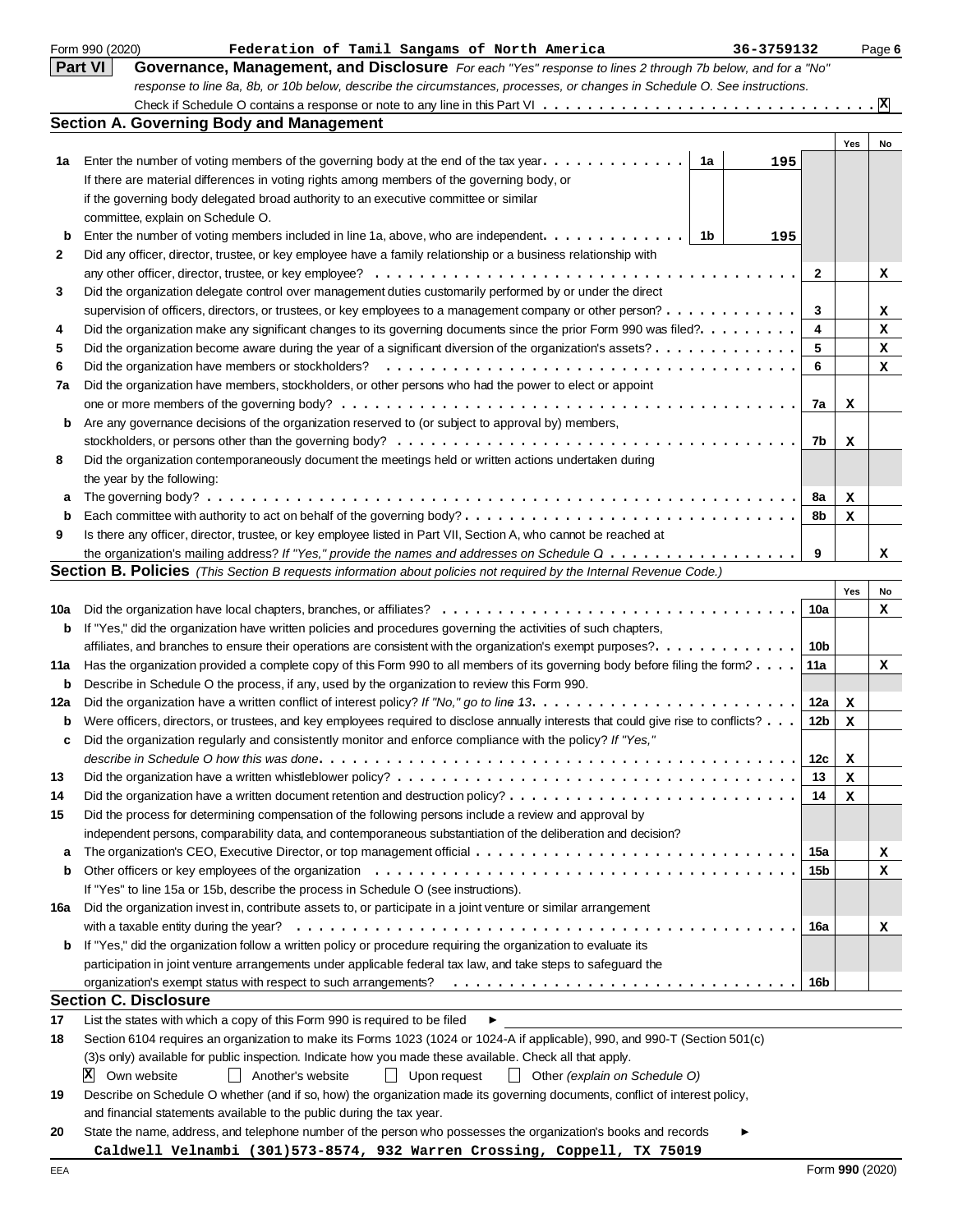| Form 990 (2020)          | Federation of Tamil Sangams of North America                                                                                       | 36-3759132 | Page 7 |  |  |  |  |  |  |
|--------------------------|------------------------------------------------------------------------------------------------------------------------------------|------------|--------|--|--|--|--|--|--|
| <b>Part VII</b>          | Compensation of Officers, Directors, Trustees, Key Employees, Highest Compensated Employees, and<br><b>Independent Contractors</b> |            |        |  |  |  |  |  |  |
|                          | Check if Schedule O contains a response or note to any line in this Part VII                                                       |            |        |  |  |  |  |  |  |
| Section A.               | Officers, Directors, Trustees, Key Employees, and Highest Compensated Employees                                                    |            |        |  |  |  |  |  |  |
|                          | 1a Complete this table for all persons required to be listed. Report compensation for the calendar year ending with or within the  |            |        |  |  |  |  |  |  |
| organization's tax year. |                                                                                                                                    |            |        |  |  |  |  |  |  |

List all of the organization's **current** officers, directors, trustees (whether individuals or organizations), regardless of amount of compensation. Enter -0- in columns (D), (E), and (F) if no compensation was paid.

List all of the organization's **current** key employees, if any. See instructions for definition of "key employee."

List the organization's five **current** highest compensated employees (other than an officer, director, trustee, or key employee) who received reportable compensation (Box 5 of Form W-2 and/or Box 7 of Form 1099-MISC) of more than \$100,000 from the organization and any related organizations.

List all of the organization's **former** officers, key employees, and highest compensated employees who received more than \$100,000 of reportable compensation from the organization and any related organizations.

List all of the organization's **former directors or trustees** that received, in the capacity as a former director or trustee of the organization, more than \$10,000 of reportable compensation from the organization and any related organizations.

See instructions for the order in which to list the persons above.

Check this box if neither the organization nor any related organization compensated any current officer, director, or trustee. **X**

|                              |                        | (C)                               |                      |             |              |                                                              |        |                          |                               |                          |
|------------------------------|------------------------|-----------------------------------|----------------------|-------------|--------------|--------------------------------------------------------------|--------|--------------------------|-------------------------------|--------------------------|
| (A)                          | (B)                    |                                   |                      |             | Position     |                                                              |        | (D)                      | (E)                           | (F)                      |
| Name and title               | Average                |                                   |                      |             |              | (do not check more than one<br>box, unless person is both an |        | Reportable               | Reportable                    | Estimated amount         |
|                              | hours                  |                                   |                      |             |              | officer and a director/trustee)                              |        | compensation             | compensation                  | of other                 |
|                              | per week               |                                   |                      |             |              |                                                              |        | from the<br>organization | from related<br>organizations | compensation<br>from the |
|                              | (list any<br>hours for | Individual trustee<br>or director |                      | Officer     |              |                                                              | Former | (W-2/1099-MISC)          | (W-2/1099-MISC)               | organization and         |
|                              | related                |                                   | nstitutional trustee |             | Key employee | Highest compensated<br>employee                              |        |                          |                               | related organizations    |
|                              | organizations          |                                   |                      |             |              |                                                              |        |                          |                               |                          |
|                              | below                  |                                   |                      |             |              |                                                              |        |                          |                               |                          |
|                              | dotted line)           |                                   |                      |             |              |                                                              |        |                          |                               |                          |
|                              |                        |                                   |                      |             |              |                                                              |        |                          |                               |                          |
|                              |                        |                                   |                      |             |              |                                                              |        |                          |                               |                          |
| (1) Bamiela Venkat           | 5.00                   |                                   |                      |             |              |                                                              |        |                          |                               |                          |
| Director                     |                        | $\mathbf x$                       |                      |             |              |                                                              |        | 0                        | $\mathbf 0$                   | 0                        |
| (2) Kingsly Samuel           | 5.00                   |                                   |                      |             |              |                                                              |        |                          |                               |                          |
| Director                     |                        | x                                 |                      |             |              |                                                              |        | 0                        | 0                             | 0                        |
| (3) Sundar Kuppuswamy        | 5.00                   |                                   |                      |             |              |                                                              |        |                          |                               |                          |
| Director                     |                        | x                                 |                      |             |              |                                                              |        | 0                        | 0                             | 0                        |
| (4) Palani Veerappan         | 5.00                   |                                   |                      |             |              |                                                              |        |                          |                               |                          |
| Director                     |                        | x                                 |                      |             |              |                                                              |        | 0                        | 0                             | 0                        |
| (5) Puspharani Williams      | 20.00                  |                                   |                      |             |              |                                                              |        |                          |                               |                          |
| Vice President               |                        | x                                 |                      | $\mathbf x$ |              |                                                              |        | 0                        | 0                             | 0                        |
| (6) Sundarapandian Sabapathy | 25.00                  |                                   |                      |             |              |                                                              |        |                          |                               |                          |
| Vice President               |                        | x                                 |                      | $\mathbf x$ |              |                                                              |        | 0                        | 0                             | 0                        |
| (7) Caldwell Velnambi        | 30.00                  |                                   |                      |             |              |                                                              |        |                          |                               |                          |
| President                    |                        | x                                 |                      | X           |              |                                                              |        | 0                        | 0                             | 0                        |
| (8) Elangovan Thangavelu     | 20.00                  |                                   |                      |             |              |                                                              |        |                          |                               |                          |
| Joint Secretary              |                        | x                                 |                      | X           |              |                                                              |        | 0                        | 0                             | 0                        |
| (9) Bala Swaminathan         | 30.00                  |                                   |                      |             |              |                                                              |        |                          |                               |                          |
| Secretary                    |                        | X                                 |                      | X           |              |                                                              |        | 0                        | 0                             | 0                        |
| (10) Siva Velupillai         | 25.00                  |                                   |                      |             |              |                                                              |        |                          |                               |                          |
| Treasurer                    |                        | X                                 |                      | X           |              |                                                              |        | 0                        | 0                             | 0                        |
| (11)                         |                        |                                   |                      |             |              |                                                              |        |                          |                               |                          |
|                              |                        |                                   |                      |             |              |                                                              |        |                          |                               |                          |
| (12)                         |                        |                                   |                      |             |              |                                                              |        |                          |                               |                          |
| (13)                         |                        |                                   |                      |             |              |                                                              |        |                          |                               |                          |
|                              |                        |                                   |                      |             |              |                                                              |        |                          |                               |                          |
| (14)                         |                        |                                   |                      |             |              |                                                              |        |                          |                               |                          |
|                              |                        |                                   |                      |             |              |                                                              |        |                          |                               |                          |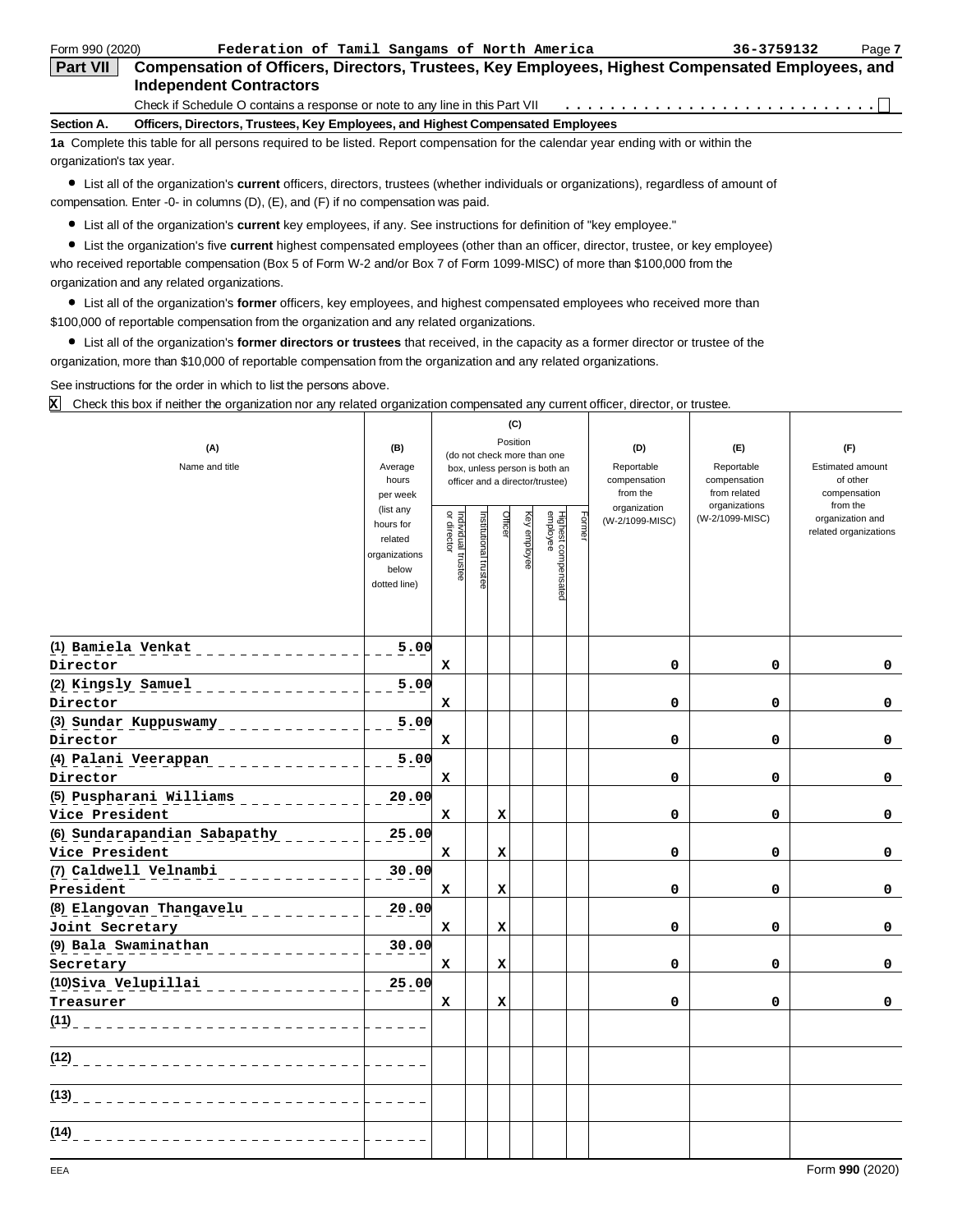#### **Section A. Officers, Directors, Trustees, Key Employees, and Highest Compensated Employees** (continued)

| organization<br>organizations<br>from the<br>(list any<br>Highest compensated<br>employee<br>or director<br>Officer<br>Individual trustee<br>Key employee<br>nstitutional trustee<br>Forme<br>(W-2/1099-MISC)<br>(W-2/1099-MISC)<br>organization and<br>hours for<br>related organizations<br>related<br>organizations<br>below<br>dotted line)<br>(15)<br>(16)<br>(17)<br>(18)<br>(19)<br>(20)<br>(21)<br>(22)<br>(23)<br>(24)<br>(25)<br><b>Subtotal</b><br>1b<br>Total from continuation sheets to Part VII, Section A<br>c<br>d<br>Total (add lines 1b and 1c)<br>0<br>0<br>2<br>Total number of individuals (including but not limited to those listed above) who received more than \$100,000 of<br>reportable compensation from the organization ▶<br>Yes<br>Did the organization list any former officer, director, trustee, key employee, or highest compensated<br>3<br>3<br>x<br>For any individual listed on line 1a, is the sum of reportable compensation and other compensation from the<br>4<br>organization and related organizations greater than \$150,000? If "Yes," complete Schedule J for such<br>4<br>x<br>Did any person listed on line 1a receive or accrue compensation from any unrelated organization or individual<br>5<br>for services rendered to the organization? If "Yes," complete Schedule J for such person<br>5<br><b>Section B. Independent Contractors</b><br>Complete this table for your five highest compensated independent contractors that received more than \$100,000 of<br>1<br>compensation from the organization. Report compensation for the calendar year ending with or within the organization's tax year.<br>(C)<br>(A)<br>(B)<br>Name and business address<br>Description of services<br>Compensation | <u>. a.c. .</u> | bechon A. Omcers, Directors, Trustees, Rey Employees, and Inghest Compensated Employees (co <i>mmed</i><br>(A)<br>Name and title | (B)<br>Average<br>hours<br>per week |  | (C)<br>Position | (do not check more than one<br>box, unless person is both an<br>officer and a director/trustee) | (D)<br>Reportable<br>compensation<br>from the | (E)<br>Reportable<br>compensation<br>from related | (F)<br>Estimated amount<br>of other<br>compensation |  |    |
|-----------------------------------------------------------------------------------------------------------------------------------------------------------------------------------------------------------------------------------------------------------------------------------------------------------------------------------------------------------------------------------------------------------------------------------------------------------------------------------------------------------------------------------------------------------------------------------------------------------------------------------------------------------------------------------------------------------------------------------------------------------------------------------------------------------------------------------------------------------------------------------------------------------------------------------------------------------------------------------------------------------------------------------------------------------------------------------------------------------------------------------------------------------------------------------------------------------------------------------------------------------------------------------------------------------------------------------------------------------------------------------------------------------------------------------------------------------------------------------------------------------------------------------------------------------------------------------------------------------------------------------------------------------------------------------------------------------------------------------------------------------------|-----------------|----------------------------------------------------------------------------------------------------------------------------------|-------------------------------------|--|-----------------|-------------------------------------------------------------------------------------------------|-----------------------------------------------|---------------------------------------------------|-----------------------------------------------------|--|----|
|                                                                                                                                                                                                                                                                                                                                                                                                                                                                                                                                                                                                                                                                                                                                                                                                                                                                                                                                                                                                                                                                                                                                                                                                                                                                                                                                                                                                                                                                                                                                                                                                                                                                                                                                                                 |                 |                                                                                                                                  |                                     |  |                 |                                                                                                 |                                               |                                                   |                                                     |  |    |
|                                                                                                                                                                                                                                                                                                                                                                                                                                                                                                                                                                                                                                                                                                                                                                                                                                                                                                                                                                                                                                                                                                                                                                                                                                                                                                                                                                                                                                                                                                                                                                                                                                                                                                                                                                 |                 |                                                                                                                                  |                                     |  |                 |                                                                                                 |                                               |                                                   |                                                     |  |    |
|                                                                                                                                                                                                                                                                                                                                                                                                                                                                                                                                                                                                                                                                                                                                                                                                                                                                                                                                                                                                                                                                                                                                                                                                                                                                                                                                                                                                                                                                                                                                                                                                                                                                                                                                                                 |                 |                                                                                                                                  |                                     |  |                 |                                                                                                 |                                               |                                                   |                                                     |  |    |
|                                                                                                                                                                                                                                                                                                                                                                                                                                                                                                                                                                                                                                                                                                                                                                                                                                                                                                                                                                                                                                                                                                                                                                                                                                                                                                                                                                                                                                                                                                                                                                                                                                                                                                                                                                 |                 |                                                                                                                                  |                                     |  |                 |                                                                                                 |                                               |                                                   |                                                     |  |    |
|                                                                                                                                                                                                                                                                                                                                                                                                                                                                                                                                                                                                                                                                                                                                                                                                                                                                                                                                                                                                                                                                                                                                                                                                                                                                                                                                                                                                                                                                                                                                                                                                                                                                                                                                                                 |                 |                                                                                                                                  |                                     |  |                 |                                                                                                 |                                               |                                                   |                                                     |  |    |
|                                                                                                                                                                                                                                                                                                                                                                                                                                                                                                                                                                                                                                                                                                                                                                                                                                                                                                                                                                                                                                                                                                                                                                                                                                                                                                                                                                                                                                                                                                                                                                                                                                                                                                                                                                 |                 |                                                                                                                                  |                                     |  |                 |                                                                                                 |                                               |                                                   |                                                     |  |    |
|                                                                                                                                                                                                                                                                                                                                                                                                                                                                                                                                                                                                                                                                                                                                                                                                                                                                                                                                                                                                                                                                                                                                                                                                                                                                                                                                                                                                                                                                                                                                                                                                                                                                                                                                                                 |                 |                                                                                                                                  |                                     |  |                 |                                                                                                 |                                               |                                                   |                                                     |  |    |
|                                                                                                                                                                                                                                                                                                                                                                                                                                                                                                                                                                                                                                                                                                                                                                                                                                                                                                                                                                                                                                                                                                                                                                                                                                                                                                                                                                                                                                                                                                                                                                                                                                                                                                                                                                 |                 |                                                                                                                                  |                                     |  |                 |                                                                                                 |                                               |                                                   |                                                     |  |    |
|                                                                                                                                                                                                                                                                                                                                                                                                                                                                                                                                                                                                                                                                                                                                                                                                                                                                                                                                                                                                                                                                                                                                                                                                                                                                                                                                                                                                                                                                                                                                                                                                                                                                                                                                                                 |                 |                                                                                                                                  |                                     |  |                 |                                                                                                 |                                               |                                                   |                                                     |  |    |
|                                                                                                                                                                                                                                                                                                                                                                                                                                                                                                                                                                                                                                                                                                                                                                                                                                                                                                                                                                                                                                                                                                                                                                                                                                                                                                                                                                                                                                                                                                                                                                                                                                                                                                                                                                 |                 |                                                                                                                                  |                                     |  |                 |                                                                                                 |                                               |                                                   |                                                     |  |    |
|                                                                                                                                                                                                                                                                                                                                                                                                                                                                                                                                                                                                                                                                                                                                                                                                                                                                                                                                                                                                                                                                                                                                                                                                                                                                                                                                                                                                                                                                                                                                                                                                                                                                                                                                                                 |                 |                                                                                                                                  |                                     |  |                 |                                                                                                 |                                               |                                                   |                                                     |  |    |
|                                                                                                                                                                                                                                                                                                                                                                                                                                                                                                                                                                                                                                                                                                                                                                                                                                                                                                                                                                                                                                                                                                                                                                                                                                                                                                                                                                                                                                                                                                                                                                                                                                                                                                                                                                 |                 |                                                                                                                                  |                                     |  |                 |                                                                                                 |                                               |                                                   |                                                     |  |    |
|                                                                                                                                                                                                                                                                                                                                                                                                                                                                                                                                                                                                                                                                                                                                                                                                                                                                                                                                                                                                                                                                                                                                                                                                                                                                                                                                                                                                                                                                                                                                                                                                                                                                                                                                                                 |                 |                                                                                                                                  |                                     |  |                 |                                                                                                 |                                               |                                                   |                                                     |  | 0  |
|                                                                                                                                                                                                                                                                                                                                                                                                                                                                                                                                                                                                                                                                                                                                                                                                                                                                                                                                                                                                                                                                                                                                                                                                                                                                                                                                                                                                                                                                                                                                                                                                                                                                                                                                                                 |                 |                                                                                                                                  |                                     |  |                 |                                                                                                 |                                               |                                                   |                                                     |  | 0  |
|                                                                                                                                                                                                                                                                                                                                                                                                                                                                                                                                                                                                                                                                                                                                                                                                                                                                                                                                                                                                                                                                                                                                                                                                                                                                                                                                                                                                                                                                                                                                                                                                                                                                                                                                                                 |                 |                                                                                                                                  |                                     |  |                 |                                                                                                 |                                               |                                                   |                                                     |  | No |
|                                                                                                                                                                                                                                                                                                                                                                                                                                                                                                                                                                                                                                                                                                                                                                                                                                                                                                                                                                                                                                                                                                                                                                                                                                                                                                                                                                                                                                                                                                                                                                                                                                                                                                                                                                 |                 |                                                                                                                                  |                                     |  |                 |                                                                                                 |                                               |                                                   |                                                     |  |    |
|                                                                                                                                                                                                                                                                                                                                                                                                                                                                                                                                                                                                                                                                                                                                                                                                                                                                                                                                                                                                                                                                                                                                                                                                                                                                                                                                                                                                                                                                                                                                                                                                                                                                                                                                                                 |                 |                                                                                                                                  |                                     |  |                 |                                                                                                 |                                               |                                                   |                                                     |  | x  |
|                                                                                                                                                                                                                                                                                                                                                                                                                                                                                                                                                                                                                                                                                                                                                                                                                                                                                                                                                                                                                                                                                                                                                                                                                                                                                                                                                                                                                                                                                                                                                                                                                                                                                                                                                                 |                 |                                                                                                                                  |                                     |  |                 |                                                                                                 |                                               |                                                   |                                                     |  |    |
|                                                                                                                                                                                                                                                                                                                                                                                                                                                                                                                                                                                                                                                                                                                                                                                                                                                                                                                                                                                                                                                                                                                                                                                                                                                                                                                                                                                                                                                                                                                                                                                                                                                                                                                                                                 |                 |                                                                                                                                  |                                     |  |                 |                                                                                                 |                                               |                                                   |                                                     |  |    |
|                                                                                                                                                                                                                                                                                                                                                                                                                                                                                                                                                                                                                                                                                                                                                                                                                                                                                                                                                                                                                                                                                                                                                                                                                                                                                                                                                                                                                                                                                                                                                                                                                                                                                                                                                                 |                 |                                                                                                                                  |                                     |  |                 |                                                                                                 |                                               |                                                   |                                                     |  |    |
|                                                                                                                                                                                                                                                                                                                                                                                                                                                                                                                                                                                                                                                                                                                                                                                                                                                                                                                                                                                                                                                                                                                                                                                                                                                                                                                                                                                                                                                                                                                                                                                                                                                                                                                                                                 |                 |                                                                                                                                  |                                     |  |                 |                                                                                                 |                                               |                                                   |                                                     |  |    |
| $\mathbf{2}$<br>Total number of independent contractors (including but not limited to those listed above) who                                                                                                                                                                                                                                                                                                                                                                                                                                                                                                                                                                                                                                                                                                                                                                                                                                                                                                                                                                                                                                                                                                                                                                                                                                                                                                                                                                                                                                                                                                                                                                                                                                                   |                 |                                                                                                                                  |                                     |  |                 |                                                                                                 |                                               |                                                   |                                                     |  |    |

received more than \$100,000 of compensation from the organization  $\begin{array}{c}\n\hline\n\end{array}$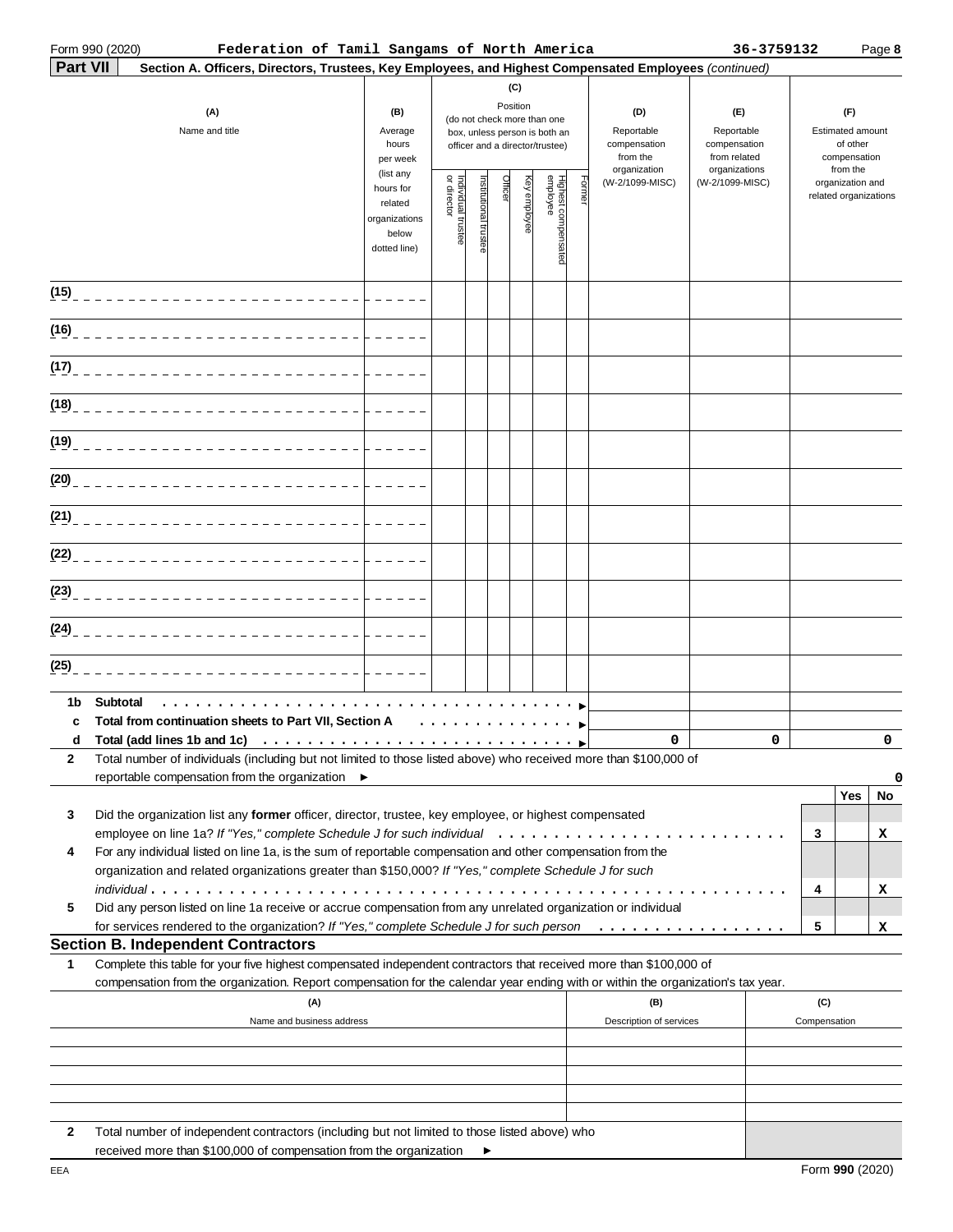| Form 990 (2020)                                                            |     |                                                                               |    |                |                 | Federation of Tamil Sangams of North America |                      |                                              | 36-3759132                           | Page 9                                                        |
|----------------------------------------------------------------------------|-----|-------------------------------------------------------------------------------|----|----------------|-----------------|----------------------------------------------|----------------------|----------------------------------------------|--------------------------------------|---------------------------------------------------------------|
| <b>Part VIII</b>                                                           |     | <b>Statement of Revenue</b>                                                   |    |                |                 |                                              |                      |                                              |                                      |                                                               |
|                                                                            |     | Check if Schedule O contains a response or note to any line in this Part VIII |    |                |                 |                                              |                      |                                              |                                      |                                                               |
|                                                                            |     |                                                                               |    |                |                 |                                              | (A)<br>Total revenue | (B)<br>Related or exempt<br>function revenue | (C)<br>Unrelated<br>business revenue | (D)<br>Revenue excluded<br>from tax under<br>sections 512-514 |
|                                                                            | 1a  | Federated campaigns                                                           |    |                | 1a              |                                              |                      |                                              |                                      |                                                               |
|                                                                            | b   | Membership dues                                                               |    |                | 1b              | 425                                          |                      |                                              |                                      |                                                               |
|                                                                            | c   | Fundraising events                                                            |    |                | 1c              | 22,439                                       |                      |                                              |                                      |                                                               |
|                                                                            | d   | Related organizations                                                         |    |                | 1 <sub>d</sub>  |                                              |                      |                                              |                                      |                                                               |
| Gifts, Grants<br>Contributions, Gifts, Grants<br>and Other Similar Amounts | е   | Government grants (contributions)                                             |    |                | 1e              |                                              |                      |                                              |                                      |                                                               |
|                                                                            | f   | All other contributions, gifts, grants,                                       |    |                |                 |                                              |                      |                                              |                                      |                                                               |
|                                                                            |     | and similar amounts not included above                                        |    |                | 1f              | 200                                          |                      |                                              |                                      |                                                               |
|                                                                            | a   | Noncash contributions included in                                             |    |                |                 |                                              |                      |                                              |                                      |                                                               |
|                                                                            |     | lines 1a-1f $\ldots$ , $\ldots$ , $\ldots$ , $\ldots$                         |    |                | 1g              | \$                                           |                      |                                              |                                      |                                                               |
|                                                                            |     |                                                                               |    |                |                 |                                              | 23,064               |                                              |                                      |                                                               |
|                                                                            |     |                                                                               |    |                |                 | <b>Business Code</b>                         |                      |                                              |                                      |                                                               |
|                                                                            |     | 2a 2018 Annual Convention                                                     |    |                |                 | 900099                                       |                      |                                              |                                      |                                                               |
|                                                                            | b   |                                                                               |    |                |                 |                                              |                      |                                              |                                      |                                                               |
|                                                                            | c   |                                                                               |    |                |                 |                                              |                      |                                              |                                      |                                                               |
|                                                                            | d   |                                                                               |    |                |                 |                                              |                      |                                              |                                      |                                                               |
| Program Service<br>Revenue                                                 | е   |                                                                               |    |                |                 |                                              |                      |                                              |                                      |                                                               |
|                                                                            |     | f All other program service revenue $\ldots \ldots$                           |    |                |                 |                                              |                      |                                              |                                      |                                                               |
|                                                                            |     |                                                                               |    |                |                 |                                              |                      |                                              |                                      |                                                               |
|                                                                            | 3   | Investment income (including dividends, interest, and                         |    |                |                 |                                              |                      |                                              |                                      |                                                               |
|                                                                            |     |                                                                               |    |                |                 |                                              | 331                  | 331                                          |                                      |                                                               |
|                                                                            | 4   | Income from investment of tax-exempt bond proceeds                            |    |                |                 | $\ldots$ $\blacktriangleright$               |                      |                                              |                                      |                                                               |
|                                                                            | 5   |                                                                               |    |                |                 |                                              |                      |                                              |                                      |                                                               |
|                                                                            |     |                                                                               |    | (i) Real       |                 | (ii) Personal                                |                      |                                              |                                      |                                                               |
|                                                                            | 6а  | Gross rents                                                                   | 6a |                |                 |                                              |                      |                                              |                                      |                                                               |
|                                                                            |     | <b>b</b> Less: rental expenses                                                | 6b |                |                 |                                              |                      |                                              |                                      |                                                               |
|                                                                            |     | c Rental income or (loss)                                                     | 6c |                |                 |                                              |                      |                                              |                                      |                                                               |
|                                                                            |     | <b>d</b> Net rental income or (loss)                                          |    |                |                 | .                                            |                      |                                              |                                      |                                                               |
|                                                                            |     | <b>7a</b> Gross amount from                                                   |    | (i) Securities |                 | (ii) Other                                   |                      |                                              |                                      |                                                               |
|                                                                            |     | sales of assets                                                               |    |                |                 |                                              |                      |                                              |                                      |                                                               |
|                                                                            |     | other than inventory                                                          | 7a |                |                 |                                              |                      |                                              |                                      |                                                               |
|                                                                            |     | <b>b</b> Less: cost or other basis                                            |    |                |                 |                                              |                      |                                              |                                      |                                                               |
|                                                                            |     | and sales expenses $\cdot \cdot  7b $                                         |    |                |                 |                                              |                      |                                              |                                      |                                                               |
| Other Revenue                                                              |     | c Gain or (loss) $\ldots$ 7c                                                  |    |                |                 |                                              |                      |                                              |                                      |                                                               |
|                                                                            |     | 8a Gross income from fundraising                                              |    |                |                 |                                              |                      |                                              |                                      |                                                               |
|                                                                            |     | events (not including \$                                                      |    |                |                 |                                              |                      |                                              |                                      |                                                               |
|                                                                            |     | of contributions reported on line                                             |    | 22,439         |                 |                                              |                      |                                              |                                      |                                                               |
|                                                                            |     | 1c). See Part IV, line $18 \ldots \ldots \ldots$                              |    |                | 8a              |                                              |                      |                                              |                                      |                                                               |
|                                                                            |     | b Less: direct expenses                                                       |    |                | 8b              |                                              |                      |                                              |                                      |                                                               |
|                                                                            |     | c Net income or (loss) from fundraising events                                |    |                |                 | ▶                                            |                      |                                              |                                      |                                                               |
|                                                                            |     | 9a Gross income from gaming                                                   |    |                |                 |                                              |                      |                                              |                                      |                                                               |
|                                                                            |     | activities, See Part IV, line 19                                              |    |                | 9а              |                                              |                      |                                              |                                      |                                                               |
|                                                                            |     | b Less: direct expenses                                                       |    |                | 9 <sub>b</sub>  |                                              |                      |                                              |                                      |                                                               |
|                                                                            |     | c Net income or (loss) from gaming activities                                 |    |                |                 | .<br>▶                                       |                      |                                              |                                      |                                                               |
|                                                                            |     | 10a Gross sales of inventory, less                                            |    |                |                 |                                              |                      |                                              |                                      |                                                               |
|                                                                            |     | returns and allowances                                                        |    |                | 10a             |                                              |                      |                                              |                                      |                                                               |
|                                                                            |     | <b>b</b> Less: $cost$ of goods sold $\ldots \ldots \ldots$                    |    |                | 10 <sub>b</sub> |                                              |                      |                                              |                                      |                                                               |
|                                                                            |     | c Net income or (loss) from sales of inventory $\dots \dots$                  |    |                |                 |                                              |                      |                                              |                                      |                                                               |
|                                                                            |     |                                                                               |    |                |                 | <b>Business Code</b>                         |                      |                                              |                                      |                                                               |
|                                                                            | 11a |                                                                               |    |                |                 |                                              |                      |                                              |                                      |                                                               |
|                                                                            | b   |                                                                               |    |                |                 |                                              |                      |                                              |                                      |                                                               |
|                                                                            | c   | <u> 1980 - Andrea Andrew Maria (h. 1980).</u>                                 |    |                |                 |                                              |                      |                                              |                                      |                                                               |
| <b>Miscellanous</b><br>Revenue                                             |     | <b>d</b> All other revenue $\ldots$ , $\ldots$ , $\ldots$ , $\ldots$          |    |                |                 |                                              |                      |                                              |                                      |                                                               |
|                                                                            |     |                                                                               |    |                |                 |                                              |                      |                                              |                                      |                                                               |
|                                                                            |     | 12 Total revenue. See instructions ▶                                          |    |                |                 |                                              | 23,395               | 331                                          | 0                                    | 0                                                             |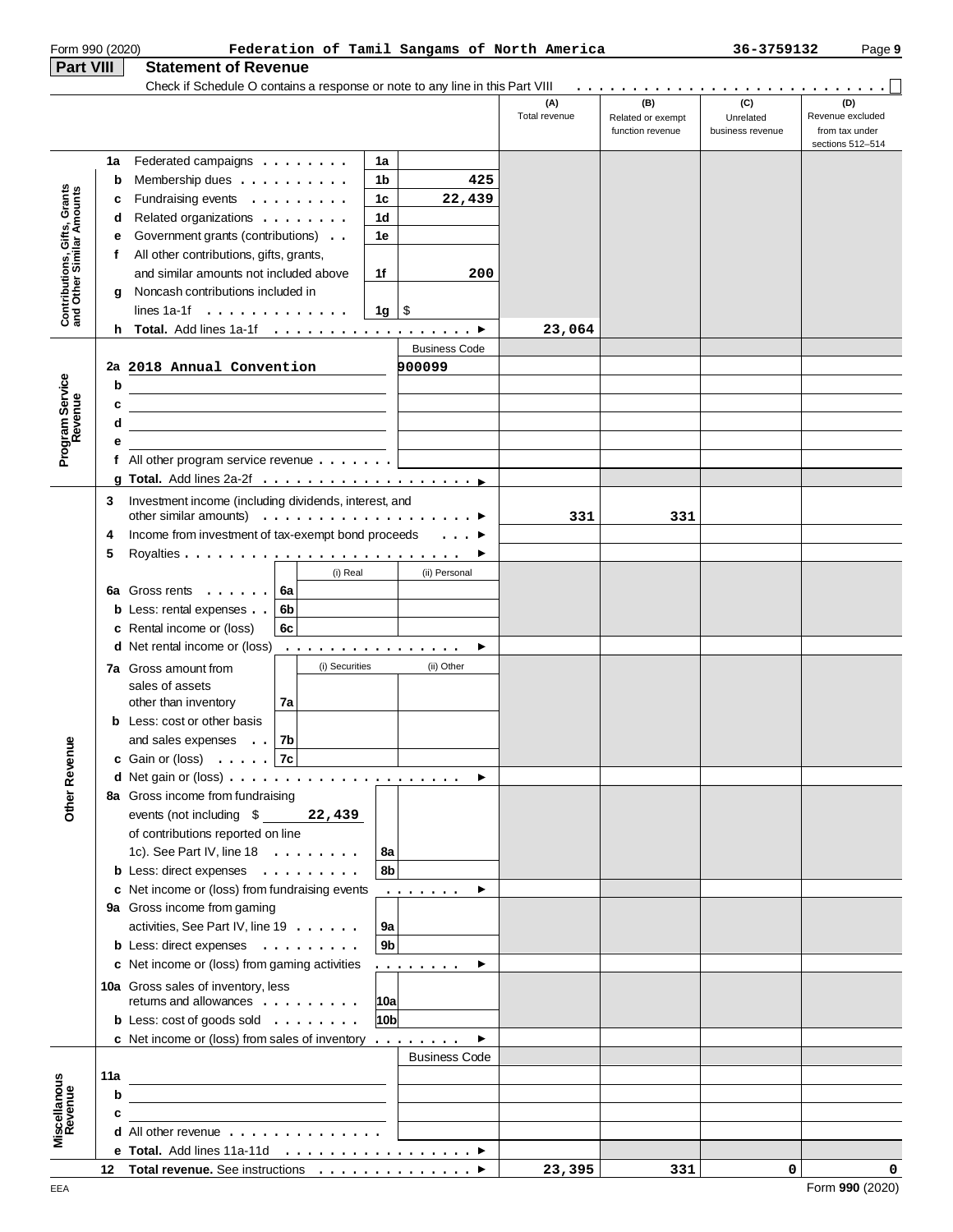# **Part IX Statement of Functional Expenses**<br>Section 501(c)(3) and 501(c)(4) organizations must complete Form 990 (2020) Page **10 Federation of Tamil Sangams of North America 36-3759132**

|          | Section 501(c)(3) and 501(c)(4) organizations must complete all columns. All other organizations must complete column (A). |                       |                        |                       |                    |  |  |  |  |  |  |  |
|----------|----------------------------------------------------------------------------------------------------------------------------|-----------------------|------------------------|-----------------------|--------------------|--|--|--|--|--|--|--|
|          | Check if Schedule O contains a response or note to any line in this Part IX                                                |                       |                        |                       |                    |  |  |  |  |  |  |  |
|          | Do not include amounts reported on lines 6b, 7b,                                                                           | (A)<br>Total expenses | (B)<br>Program service | (C)<br>Management and | (D)<br>Fundraising |  |  |  |  |  |  |  |
|          | 8b, 9b, and 10b of Part VIII.                                                                                              |                       | expenses               | general expenses      | expenses           |  |  |  |  |  |  |  |
| 1        | Grants and other assistance to domestic organizations                                                                      |                       |                        |                       |                    |  |  |  |  |  |  |  |
|          | and domestic governments. See Part IV, line 21<br>$\cdot \cdot \cdot$                                                      | 10,275                | 10,275                 |                       |                    |  |  |  |  |  |  |  |
| 2        | Grants and other assistance to domestic                                                                                    |                       |                        |                       |                    |  |  |  |  |  |  |  |
|          | individuals. See Part IV, line 22                                                                                          |                       |                        |                       |                    |  |  |  |  |  |  |  |
| 3        | Grants and other assistance to foreign                                                                                     |                       |                        |                       |                    |  |  |  |  |  |  |  |
|          | organizations, foreign governments, and                                                                                    |                       |                        |                       |                    |  |  |  |  |  |  |  |
|          | foreign individuals. See Part IV, lines 15 and 16                                                                          |                       |                        |                       |                    |  |  |  |  |  |  |  |
| 4        | Benefits paid to or for members                                                                                            |                       |                        |                       |                    |  |  |  |  |  |  |  |
| 5        | Compensation of current officers, directors,                                                                               |                       |                        |                       |                    |  |  |  |  |  |  |  |
|          | trustees, and key employees                                                                                                |                       |                        |                       |                    |  |  |  |  |  |  |  |
| 6        | Compensation not included above, to disqualified                                                                           |                       |                        |                       |                    |  |  |  |  |  |  |  |
|          | persons (as defined under section 4958(f)(1)) and                                                                          |                       |                        |                       |                    |  |  |  |  |  |  |  |
|          | persons described in section $4958(c)(3)(B) \ldots \ldots$                                                                 |                       |                        |                       |                    |  |  |  |  |  |  |  |
| 7        | Other salaries and wages<br>.                                                                                              |                       |                        |                       |                    |  |  |  |  |  |  |  |
| 8        | Pension plan accruals and contributions (include                                                                           |                       |                        |                       |                    |  |  |  |  |  |  |  |
|          | section 401(k) and 403(b) employer contributions)<br>$\cdots$                                                              |                       |                        |                       |                    |  |  |  |  |  |  |  |
| 9        | Other employee benefits                                                                                                    |                       |                        |                       |                    |  |  |  |  |  |  |  |
| 10       |                                                                                                                            |                       |                        |                       |                    |  |  |  |  |  |  |  |
|          |                                                                                                                            |                       |                        |                       |                    |  |  |  |  |  |  |  |
| 11       | Fees for services (nonemployees):                                                                                          |                       |                        |                       |                    |  |  |  |  |  |  |  |
| a        |                                                                                                                            |                       |                        |                       |                    |  |  |  |  |  |  |  |
| b        | Legal                                                                                                                      |                       |                        |                       |                    |  |  |  |  |  |  |  |
|          |                                                                                                                            |                       |                        |                       |                    |  |  |  |  |  |  |  |
| d        |                                                                                                                            |                       |                        |                       |                    |  |  |  |  |  |  |  |
| е        | Professional fundraising services. See Part IV, line 17.                                                                   |                       |                        |                       |                    |  |  |  |  |  |  |  |
| f        | Investment management fees                                                                                                 |                       |                        |                       |                    |  |  |  |  |  |  |  |
| g        | Other. (If line 11g amount exceeds 10% of line 25, column                                                                  |                       |                        |                       |                    |  |  |  |  |  |  |  |
|          | (A) amount, list line 11g expenses on Schedule O.)                                                                         |                       |                        |                       |                    |  |  |  |  |  |  |  |
| 12       | Advertising and promotion                                                                                                  | 5,967                 |                        | 5,967                 |                    |  |  |  |  |  |  |  |
| 13       |                                                                                                                            |                       |                        |                       |                    |  |  |  |  |  |  |  |
| 14       | Information technology                                                                                                     | 8,688                 |                        | 8,688                 |                    |  |  |  |  |  |  |  |
| 15       |                                                                                                                            |                       |                        |                       |                    |  |  |  |  |  |  |  |
| 16       |                                                                                                                            |                       |                        |                       |                    |  |  |  |  |  |  |  |
| 17       |                                                                                                                            |                       |                        |                       |                    |  |  |  |  |  |  |  |
| 18       | Payments of travel or entertainment expenses                                                                               |                       |                        |                       |                    |  |  |  |  |  |  |  |
|          | for any federal, state, or local public officials<br>$\sim$                                                                |                       |                        |                       |                    |  |  |  |  |  |  |  |
| 19       | Conferences, conventions, and meetings                                                                                     |                       |                        |                       |                    |  |  |  |  |  |  |  |
| 20       |                                                                                                                            |                       |                        |                       |                    |  |  |  |  |  |  |  |
| 21       | Payments to affiliates                                                                                                     |                       |                        |                       |                    |  |  |  |  |  |  |  |
| 22       | Depreciation, depletion, and amortization                                                                                  |                       |                        |                       |                    |  |  |  |  |  |  |  |
| 23       | Insurance $\ldots \ldots \ldots \ldots \ldots$                                                                             | 345                   |                        | 345                   |                    |  |  |  |  |  |  |  |
| 24       | Other expenses. Itemize expenses not covered                                                                               |                       |                        |                       |                    |  |  |  |  |  |  |  |
|          | above (List miscellaneous expenses on line 24e. If                                                                         |                       |                        |                       |                    |  |  |  |  |  |  |  |
|          | line 24e amount exceeds 10% of line 25, column                                                                             |                       |                        |                       |                    |  |  |  |  |  |  |  |
|          | (A) amount, list line 24e expenses on Schedule O.)                                                                         |                       |                        |                       |                    |  |  |  |  |  |  |  |
| а        | 2020 Convention online                                                                                                     | 7,699                 | 7,699                  |                       |                    |  |  |  |  |  |  |  |
| b        | Paypal Commission                                                                                                          | 156                   | 156                    |                       |                    |  |  |  |  |  |  |  |
| c        | <b>Bank Charges</b>                                                                                                        | 79                    | 47                     | 32                    |                    |  |  |  |  |  |  |  |
| d        | Assistance to Thaai Tamil Sc                                                                                               | 1,467                 | 1,467                  |                       |                    |  |  |  |  |  |  |  |
|          | All other expenses                                                                                                         |                       |                        |                       |                    |  |  |  |  |  |  |  |
| е        |                                                                                                                            | 170                   | 160                    | 10                    |                    |  |  |  |  |  |  |  |
| 25<br>26 | Total functional expenses. Add lines 1 through 24e. .<br>Joint costs. Complete this line only if the                       | 34,846                | 19,804                 | 15,042                | 0                  |  |  |  |  |  |  |  |
|          | organization reported in column (B) joint costs                                                                            |                       |                        |                       |                    |  |  |  |  |  |  |  |
|          | from a combined educational campaign and                                                                                   |                       |                        |                       |                    |  |  |  |  |  |  |  |
|          | fundraising solicitation. Check here $\triangleright$ $\mathbf{X}$ if                                                      |                       |                        |                       |                    |  |  |  |  |  |  |  |
|          | following SOP 98-2 (ASC 958-720)                                                                                           |                       |                        |                       |                    |  |  |  |  |  |  |  |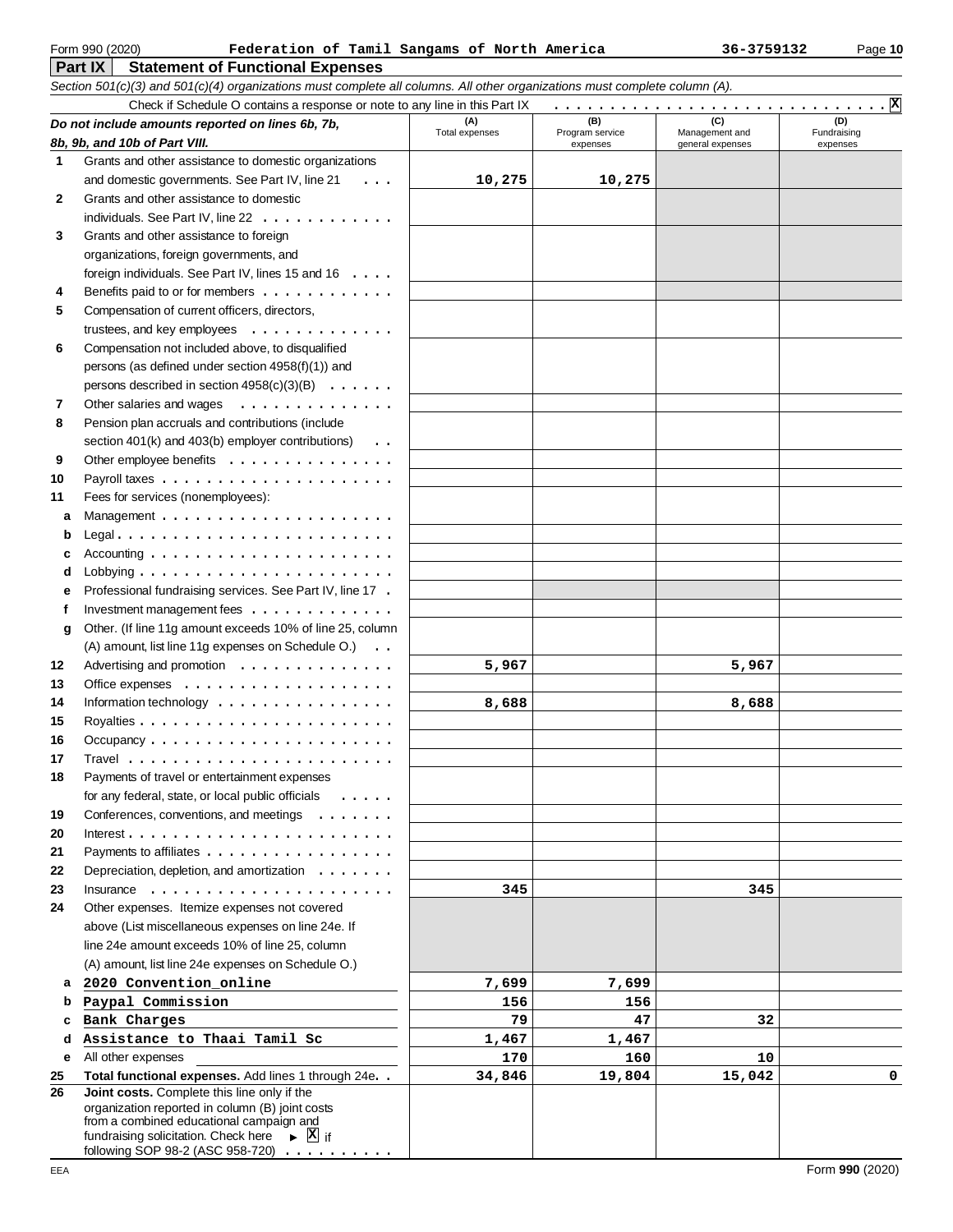|                             | Form 990 (2020) | Federation of Tamil Sangams of North America                                                   |                   | 36-3759132              | Page 11         |
|-----------------------------|-----------------|------------------------------------------------------------------------------------------------|-------------------|-------------------------|-----------------|
| Part X                      |                 | <b>Balance Sheet</b>                                                                           |                   |                         |                 |
|                             |                 |                                                                                                |                   |                         |                 |
|                             |                 |                                                                                                | (A)               |                         | (B)             |
|                             |                 |                                                                                                | Beginning of year |                         | End of year     |
|                             | $\mathbf{1}$    | Cash - non-interest-bearing                                                                    | 80,481            | $\mathbf{1}$            | 60,612          |
|                             | $\mathbf{2}$    |                                                                                                | 190,016           | $\mathbf{2}$            | 200,248         |
|                             | 3               |                                                                                                |                   | 3                       |                 |
|                             | 4               |                                                                                                |                   | $\overline{\mathbf{A}}$ |                 |
|                             | 5               | Loans and other receivables from any current or former officer, director,                      |                   |                         |                 |
|                             |                 | trustee, key employee, creator or founder, substantial contributor, or 35%                     |                   |                         |                 |
|                             |                 | controlled entity or family member of any of these persons<br>.                                |                   | 5                       |                 |
|                             | 6               | Loans and other receivables from other disqualified persons (as defined                        |                   |                         |                 |
|                             |                 | under section 4958(f)(1)), and persons described in section $4958(c)(3)(B) \ldots$ .           |                   | 6                       |                 |
|                             | 7               |                                                                                                |                   | $\overline{7}$          |                 |
|                             | 8               |                                                                                                | 10,000            | 8                       | 10,000          |
| Assets                      | 9               |                                                                                                |                   | 9                       |                 |
|                             | 10a             | Land, buildings, and equipment: cost or other                                                  |                   |                         |                 |
|                             |                 | basis. Complete Part VI of Schedule D $\ldots \ldots$ 10a                                      |                   |                         |                 |
|                             | b               | Less: accumulated depreciation $\ldots \ldots \ldots$   10b                                    |                   | 10 <sub>c</sub>         |                 |
|                             | 11              |                                                                                                |                   | 11                      |                 |
|                             | 12              | Investments - other securities. See Part IV, line 11                                           |                   | 12                      |                 |
|                             | 13              | Investments - program-related. See Part IV, line $11, \ldots, \ldots, \ldots, \ldots, \ldots,$ |                   | 13                      |                 |
|                             | 14              |                                                                                                |                   | 14                      |                 |
|                             | 15              |                                                                                                | 15,956            | 15                      | 15,956          |
|                             | 16              | Total assets. Add lines 1 through 15 (must equal line 33)                                      | 296,453           | 16                      | 286,816         |
|                             | 17              |                                                                                                |                   | 17                      |                 |
|                             | 18              |                                                                                                |                   | 18                      |                 |
|                             | 19              |                                                                                                |                   | 19                      |                 |
|                             | 20              |                                                                                                |                   | 20                      |                 |
|                             | 21              | Escrow or custodial account liability. Complete Part IV of Schedule D                          |                   | 21                      |                 |
|                             | 22              | Loans and other payables to any current or former officer, director,                           |                   |                         |                 |
| Liabilities                 |                 | trustee, key employee, creator or founder, substantial contributor, or 35%                     |                   |                         |                 |
|                             |                 | controlled entity or family member of any of these persons<br>.                                |                   | 22                      |                 |
|                             | 23              | Secured mortgages and notes payable to unrelated third parties                                 |                   | 23                      |                 |
|                             | 24              | Unsecured notes and loans payable to unrelated third parties                                   |                   | 24                      |                 |
|                             | 25              | Other liabilities (including federal income tax, payables to related third                     |                   |                         |                 |
|                             |                 | parties, and other liabilities not included on lines 17-24). Complete Part X                   |                   |                         |                 |
|                             |                 |                                                                                                | 16,955            | 25                      | 16,955          |
|                             | 26              |                                                                                                | 16,955            | 26                      | 16,955          |
|                             |                 | $\triangleright$ X<br>Organizations that follow FASB ASC 958, check here                       |                   |                         |                 |
|                             |                 | and complete lines 27, 28, 32, and 33.                                                         |                   |                         |                 |
|                             | 27              | Net assets without donor restrictions                                                          | 279,498           | 27                      | 259,861         |
|                             | 28              | Net assets with donor restrictions                                                             |                   | 28                      | 10,000          |
|                             |                 | Organizations that do not follow FASB ASC 958, check here<br>$\blacktriangleright \Box$        |                   |                         |                 |
|                             |                 | and complete lines 29 through 33.                                                              |                   |                         |                 |
|                             | 29              |                                                                                                |                   | 29                      |                 |
|                             | 30              | Paid-in or capital surplus, or land, building, or equipment fund<br>.                          |                   | 30                      |                 |
|                             | 31              | Retained earnings, endowment, accumulated income, or other funds                               |                   | 31                      |                 |
| Net Assets or Fund Balances | 32              |                                                                                                | 279,498           | 32                      | 269,861         |
|                             | 33              |                                                                                                | 296,453           | 33                      | 286,816         |
| EEA                         |                 |                                                                                                |                   |                         | Form 990 (2020) |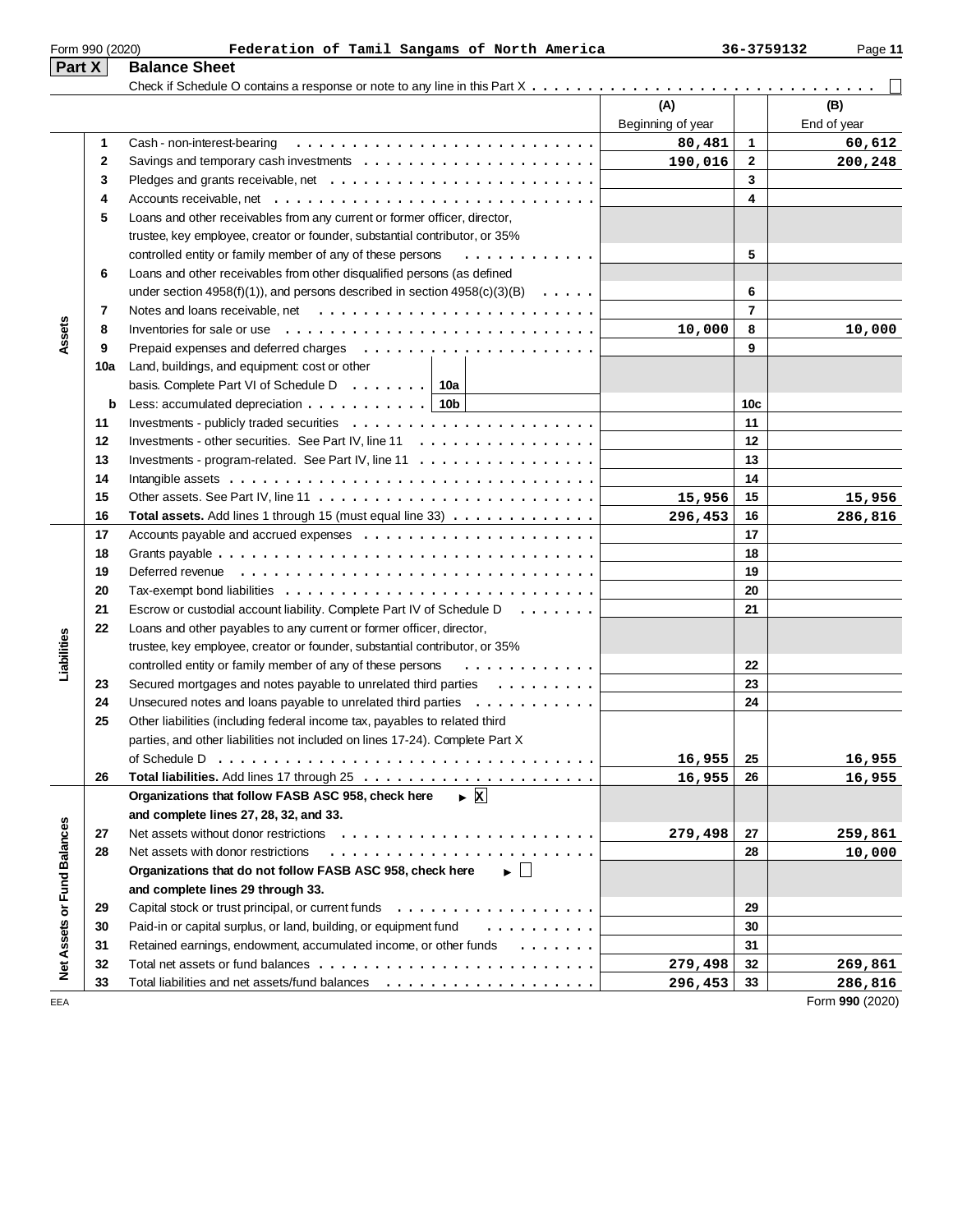|     | Form 990 (2020)<br>Federation of Tamil Sangams of North America<br>36-3759132                                         |                |                |                 | Page 12   |
|-----|-----------------------------------------------------------------------------------------------------------------------|----------------|----------------|-----------------|-----------|
|     | Part XI<br><b>Reconciliation of Net Assets</b>                                                                        |                |                |                 |           |
|     |                                                                                                                       |                |                |                 |           |
| 1   |                                                                                                                       | 1              |                |                 | 23,395    |
| 2   |                                                                                                                       | $\overline{2}$ |                |                 | 34,846    |
| 3   |                                                                                                                       | 3              |                |                 | (11, 451) |
| 4   | Net assets or fund balances at beginning of year (must equal Part X, line 32, column (A)) $\dots \dots \dots \dots$   | 4              |                |                 | 279,498   |
| 5   |                                                                                                                       | 5              |                |                 |           |
| 6   |                                                                                                                       | 6              |                |                 |           |
| 7   | Investment expenses                                                                                                   | $\overline{7}$ |                |                 |           |
| 8   |                                                                                                                       | 8              |                |                 | 1,814     |
| 9   |                                                                                                                       | 9              |                |                 | 0         |
| 10  | Net assets or fund balances at end of year. Combine lines 3 through 9 (must equal Part X, line                        |                |                |                 |           |
|     | 32, column (B))                                                                                                       | 10             |                | 269,861         |           |
|     | Part XII<br><b>Financial Statements and Reporting</b>                                                                 |                |                |                 |           |
|     |                                                                                                                       |                |                |                 |           |
|     |                                                                                                                       |                |                | Yes             | No        |
| 1   | $\overline{X}$ Other Hybrid<br>Accounting method used to prepare the Form 990:<br>Accrual<br>II Cash                  |                |                |                 |           |
|     | If the organization changed its method of accounting from a prior year or checked "Other," explain in                 |                |                |                 |           |
|     | Schedule O.                                                                                                           |                |                |                 |           |
|     | 2a Were the organization's financial statements compiled or reviewed by an independent accountant?                    |                | 2a             | x               |           |
|     | If "Yes," check a box below to indicate whether the financial statements for the year were compiled or                |                |                |                 |           |
|     | reviewed on a separate basis, consolidated basis, or both:                                                            |                |                |                 |           |
|     | $ \mathbf{\overline{X}} $ Consolidated basis<br>Separate basis<br>$\perp$<br>Both consolidated and separate basis     |                |                |                 |           |
|     | <b>b</b> Were the organization's financial statements audited by an independent accountant?<br>.                      |                | 2 <sub>b</sub> |                 | x         |
|     | If "Yes," check a box below to indicate whether the financial statements for the year were audited on a               |                |                |                 |           |
|     | separate basis, consolidated basis, or both:                                                                          |                |                |                 |           |
|     | $\perp$<br><b>Consolidated basis</b><br>Both consolidated and separate basis<br>Separate basis<br>$\perp$             |                |                |                 |           |
|     | c If "Yes" to line 2a or 2b, does the organization have a committee that assumes responsibility for oversight of      |                |                |                 |           |
|     | the audit, review, or compilation of its financial statements and selection of an independent accountant?<br>.        |                | 2c             | x               |           |
|     | If the organization changed either its oversight process or selection process during the tax year, explain on         |                |                |                 |           |
|     | Schedule O.                                                                                                           |                |                |                 |           |
|     | 3a As a result of a federal award, was the organization required to undergo an audit or audits as set forth in the    |                |                |                 |           |
|     | Single Audit Act and OMB Circular A-133?                                                                              |                | 3a             |                 | x         |
|     | <b>b</b> If "Yes," did the organization undergo the required audit or audits? If the organization did not undergo the |                |                |                 |           |
|     | required audit or audits, explain why on Schedule O and describe any steps taken to undergo such audits<br>.          |                | 3 <sub>b</sub> |                 |           |
| EEA |                                                                                                                       |                |                | Form 990 (2020) |           |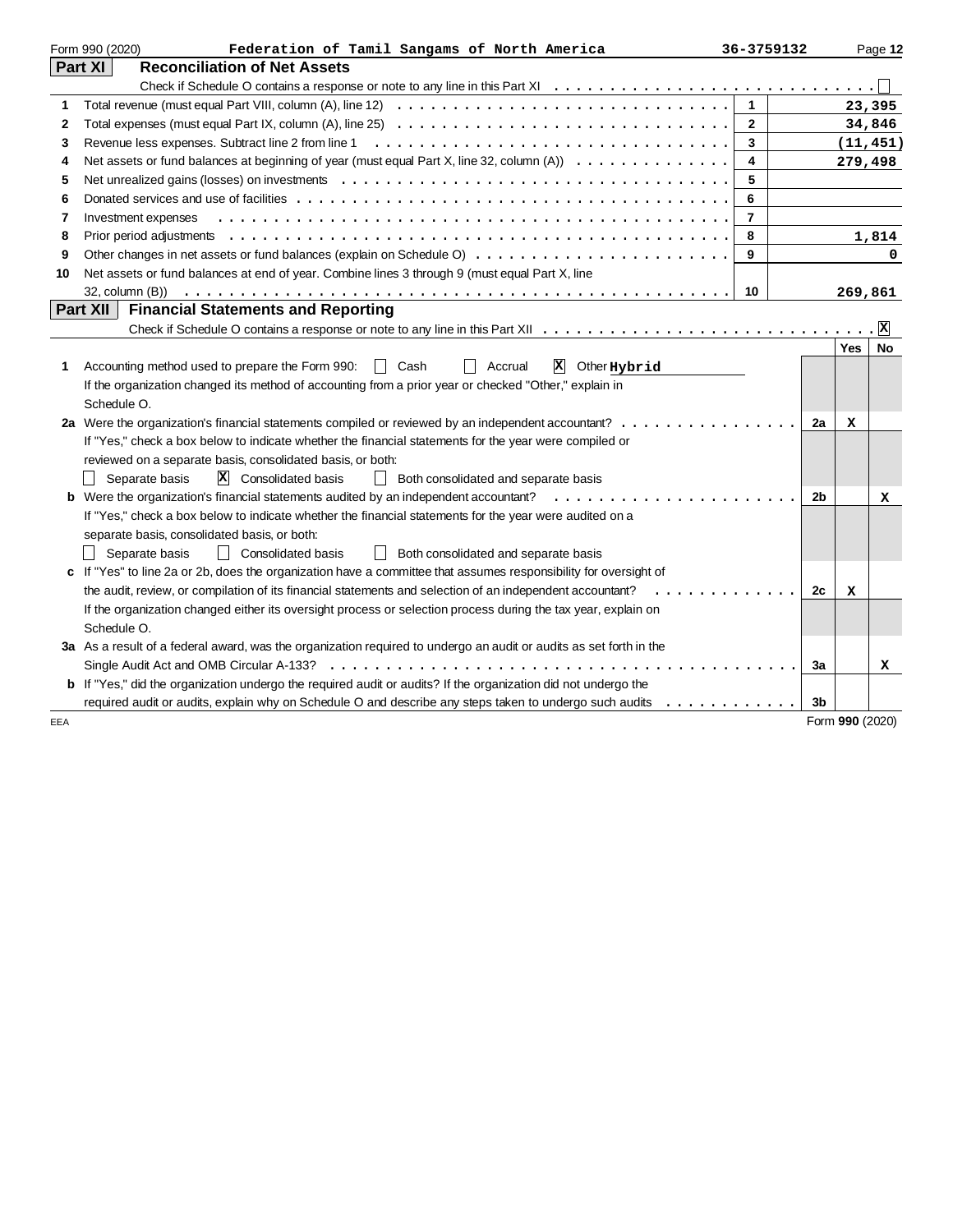| <b>SCHEDULE A</b> |                | <b>Public Charity Status and Public Support</b>                                                   |                                                                              |          |                                                                                                                                                                                                                                                                |                                       | OMB No. 1545-0047 |                                       |                                     |  |  |
|-------------------|----------------|---------------------------------------------------------------------------------------------------|------------------------------------------------------------------------------|----------|----------------------------------------------------------------------------------------------------------------------------------------------------------------------------------------------------------------------------------------------------------------|---------------------------------------|-------------------|---------------------------------------|-------------------------------------|--|--|
|                   |                | (Form 990 or 990-EZ)                                                                              |                                                                              |          | Complete if the organization is a section 501(c)(3) organization or a section 4947(a)(1) nonexempt charitable trust.                                                                                                                                           |                                       |                   |                                       |                                     |  |  |
|                   |                |                                                                                                   |                                                                              |          | 2020<br><b>Open to Public</b>                                                                                                                                                                                                                                  |                                       |                   |                                       |                                     |  |  |
|                   |                | Department of the Treasury                                                                        |                                                                              |          | ► Attach to Form 990 or Form 990-EZ.<br>► Go to www.irs.gov/Form990 for instructions and the latest information.                                                                                                                                               |                                       |                   |                                       |                                     |  |  |
|                   |                | Internal Revenue Service<br>Name of the organization                                              |                                                                              |          |                                                                                                                                                                                                                                                                |                                       |                   | <b>Employer identification number</b> | <b>Inspection</b>                   |  |  |
|                   |                |                                                                                                   | Federation of Tamil Sangams of North America                                 |          |                                                                                                                                                                                                                                                                |                                       |                   | 36-3759132                            |                                     |  |  |
|                   | Part I         |                                                                                                   |                                                                              |          | Reason for Public Charity Status. (All organizations must complete this part.) See instructions.                                                                                                                                                               |                                       |                   |                                       |                                     |  |  |
|                   |                |                                                                                                   |                                                                              |          | The organization is not a private foundation because it is: (For lines 1 through 12, check only one box.)                                                                                                                                                      |                                       |                   |                                       |                                     |  |  |
| 1                 |                |                                                                                                   |                                                                              |          | A church, convention of churches, or association of churches described in <b>section 170(b)(1)(A)(i).</b>                                                                                                                                                      |                                       |                   |                                       |                                     |  |  |
| 2                 | L              |                                                                                                   |                                                                              |          | A school described in section 170(b)(1)(A)(ii). (Attach Schedule E (Form 990 or 990-EZ).)                                                                                                                                                                      |                                       |                   |                                       |                                     |  |  |
| 3                 | $\mathbb{R}^n$ | A hospital or a cooperative hospital service organization described in section 170(b)(1)(A)(iii). |                                                                              |          |                                                                                                                                                                                                                                                                |                                       |                   |                                       |                                     |  |  |
| 4                 | $\mathbb{R}^n$ |                                                                                                   |                                                                              |          | A medical research organization operated in conjunction with a hospital described in section 170(b)(1)(A)(iii). Enter the                                                                                                                                      |                                       |                   |                                       |                                     |  |  |
|                   |                |                                                                                                   | hospital's name, city, and state:                                            |          |                                                                                                                                                                                                                                                                |                                       |                   |                                       |                                     |  |  |
| 5                 |                |                                                                                                   |                                                                              |          | An organization operated for the benefit of a college or university owned or operated by a governmental unit described in                                                                                                                                      |                                       |                   |                                       |                                     |  |  |
|                   |                |                                                                                                   | section 170(b)(1)(A)(iv). (Complete Part II.)                                |          |                                                                                                                                                                                                                                                                |                                       |                   |                                       |                                     |  |  |
| 6                 |                |                                                                                                   |                                                                              |          | A federal, state, or local government or governmental unit described in section 170(b)(1)(A)(v).                                                                                                                                                               |                                       |                   |                                       |                                     |  |  |
| 7                 | $\mathbb{R}^n$ |                                                                                                   |                                                                              |          | An organization that normally receives a substantial part of its support from a governmental unit or from the general public                                                                                                                                   |                                       |                   |                                       |                                     |  |  |
|                   |                |                                                                                                   | described in section 170(b)(1)(A)(vi). (Complete Part II.)                   |          |                                                                                                                                                                                                                                                                |                                       |                   |                                       |                                     |  |  |
| 8                 | $\mathbf{L}$   |                                                                                                   | A community trust described in section 170(b)(1)(A)(vi). (Complete Part II.) |          |                                                                                                                                                                                                                                                                |                                       |                   |                                       |                                     |  |  |
| 9                 | $\mathbb{R}^n$ |                                                                                                   |                                                                              |          | An agricultural research organization described in section 170(b)(1)(A)(ix) operated in conjunction with a land-grant college                                                                                                                                  |                                       |                   |                                       |                                     |  |  |
|                   |                |                                                                                                   |                                                                              |          | or university or a non-land-grant college of agriculture (see instructions). Enter the name, city, and state of the college or                                                                                                                                 |                                       |                   |                                       |                                     |  |  |
|                   |                | university:                                                                                       |                                                                              |          |                                                                                                                                                                                                                                                                |                                       |                   |                                       |                                     |  |  |
| 10                | ÞХ             |                                                                                                   |                                                                              |          | An organization that normally receives: (1) more than 33 1/3% of its support from contributions, membership fees, and gross                                                                                                                                    |                                       |                   |                                       |                                     |  |  |
|                   |                |                                                                                                   |                                                                              |          | receipts from activities related to its exempt functions - subject to certain exceptions; and (2) no more than 33 1/3% of its                                                                                                                                  |                                       |                   |                                       |                                     |  |  |
|                   |                |                                                                                                   |                                                                              |          | support from gross investment income and unrelated business taxable income (less section 511 tax) from businesses                                                                                                                                              |                                       |                   |                                       |                                     |  |  |
|                   |                |                                                                                                   |                                                                              |          | acquired by the organization after June 30, 1975. See section 509(a)(2). (Complete Part III.)                                                                                                                                                                  |                                       |                   |                                       |                                     |  |  |
| 11                | L              |                                                                                                   |                                                                              |          | An organization organized and operated exclusively to test for public safety. See section 509(a)(4).                                                                                                                                                           |                                       |                   |                                       |                                     |  |  |
| 12                | $\mathbb{R}^n$ |                                                                                                   |                                                                              |          | An organization organized and operated exclusively for the benefit of, to perform the functions of, or to carry out the purposes                                                                                                                               |                                       |                   |                                       |                                     |  |  |
|                   |                |                                                                                                   |                                                                              |          | of one or more publicly supported organizations described in section 509(a)(1) or section 509(a)(2). See section 509(a)(3).                                                                                                                                    |                                       |                   |                                       |                                     |  |  |
|                   | a              |                                                                                                   |                                                                              |          | Check the box in lines 12a through 12d that describes the type of supporting organization and complete lines 12e, 12f, and 12g.<br>Type I. A supporting organization operated, supervised, or controlled by its supported organization(s), typically by giving |                                       |                   |                                       |                                     |  |  |
|                   |                |                                                                                                   |                                                                              |          | the supported organization(s) the power to regularly appoint or elect a majority of the directors or trustees of the                                                                                                                                           |                                       |                   |                                       |                                     |  |  |
|                   |                |                                                                                                   |                                                                              |          | supporting organization. You must complete Part IV, Sections A and B.                                                                                                                                                                                          |                                       |                   |                                       |                                     |  |  |
|                   | b              |                                                                                                   |                                                                              |          | Type II. A supporting organization supervised or controlled in connection with its supported organization(s), by having                                                                                                                                        |                                       |                   |                                       |                                     |  |  |
|                   |                |                                                                                                   |                                                                              |          | control or management of the supporting organization vested in the same persons that control or manage the supported                                                                                                                                           |                                       |                   |                                       |                                     |  |  |
|                   |                |                                                                                                   | organization(s). You must complete Part IV, Sections A and C.                |          |                                                                                                                                                                                                                                                                |                                       |                   |                                       |                                     |  |  |
|                   | c              |                                                                                                   |                                                                              |          | Type III functionally integrated. A supporting organization operated in connection with, and functionally integrated with,                                                                                                                                     |                                       |                   |                                       |                                     |  |  |
|                   |                |                                                                                                   |                                                                              |          | its supported organization(s) (see instructions). You must complete Part IV, Sections A, D, and E.                                                                                                                                                             |                                       |                   |                                       |                                     |  |  |
|                   | d              |                                                                                                   |                                                                              |          | Type III non-functionally integrated. A supporting organization operated in connection with its supported organization(s)                                                                                                                                      |                                       |                   |                                       |                                     |  |  |
|                   |                |                                                                                                   |                                                                              |          | that is not functionally integrated. The organization generally must satisfy a distribution requirement and an attentiveness                                                                                                                                   |                                       |                   |                                       |                                     |  |  |
|                   |                |                                                                                                   |                                                                              |          | requirement (see instructions). You must complete Part IV, Sections A and D, and Part V.                                                                                                                                                                       |                                       |                   |                                       |                                     |  |  |
|                   | е              |                                                                                                   |                                                                              |          | Check this box if the organization received a written determination from the IRS that it is a Type I, Type II, Type III                                                                                                                                        |                                       |                   |                                       |                                     |  |  |
|                   |                |                                                                                                   |                                                                              |          | functionally integrated, or Type III non-functionally integrated supporting organization.                                                                                                                                                                      |                                       |                   |                                       |                                     |  |  |
|                   | f              |                                                                                                   |                                                                              |          | Enter the number of supported organizations $\cdots$ , , , , ,                                                                                                                                                                                                 |                                       |                   |                                       |                                     |  |  |
|                   | g              |                                                                                                   | Provide the following information about the supported organization(s).       |          |                                                                                                                                                                                                                                                                |                                       |                   |                                       |                                     |  |  |
|                   |                | (i) Name of supported organization                                                                |                                                                              | (ii) EIN | (iii) Type of organization                                                                                                                                                                                                                                     | (iv) Is the organization              |                   | (v) Amount of monetary                | (vi) Amount of                      |  |  |
|                   |                |                                                                                                   |                                                                              |          | (described on lines 1-10<br>above (see instructions))                                                                                                                                                                                                          | listed in your governing<br>document? |                   | support (see<br>instructions)         | other support (see<br>instructions) |  |  |
|                   |                |                                                                                                   |                                                                              |          |                                                                                                                                                                                                                                                                |                                       |                   |                                       |                                     |  |  |
|                   |                |                                                                                                   |                                                                              |          |                                                                                                                                                                                                                                                                | Yes                                   | No                |                                       |                                     |  |  |
| (A)               |                |                                                                                                   |                                                                              |          |                                                                                                                                                                                                                                                                |                                       |                   |                                       |                                     |  |  |
|                   |                |                                                                                                   |                                                                              |          |                                                                                                                                                                                                                                                                |                                       |                   |                                       |                                     |  |  |
| (B)               |                |                                                                                                   |                                                                              |          |                                                                                                                                                                                                                                                                |                                       |                   |                                       |                                     |  |  |
|                   |                |                                                                                                   |                                                                              |          |                                                                                                                                                                                                                                                                |                                       |                   |                                       |                                     |  |  |
| (C)               |                |                                                                                                   |                                                                              |          |                                                                                                                                                                                                                                                                |                                       |                   |                                       |                                     |  |  |
|                   |                |                                                                                                   |                                                                              |          |                                                                                                                                                                                                                                                                |                                       |                   |                                       |                                     |  |  |
| (D)               |                |                                                                                                   |                                                                              |          |                                                                                                                                                                                                                                                                |                                       |                   |                                       |                                     |  |  |
| (E)               |                |                                                                                                   |                                                                              |          |                                                                                                                                                                                                                                                                |                                       |                   |                                       |                                     |  |  |
|                   |                |                                                                                                   |                                                                              |          |                                                                                                                                                                                                                                                                |                                       |                   |                                       |                                     |  |  |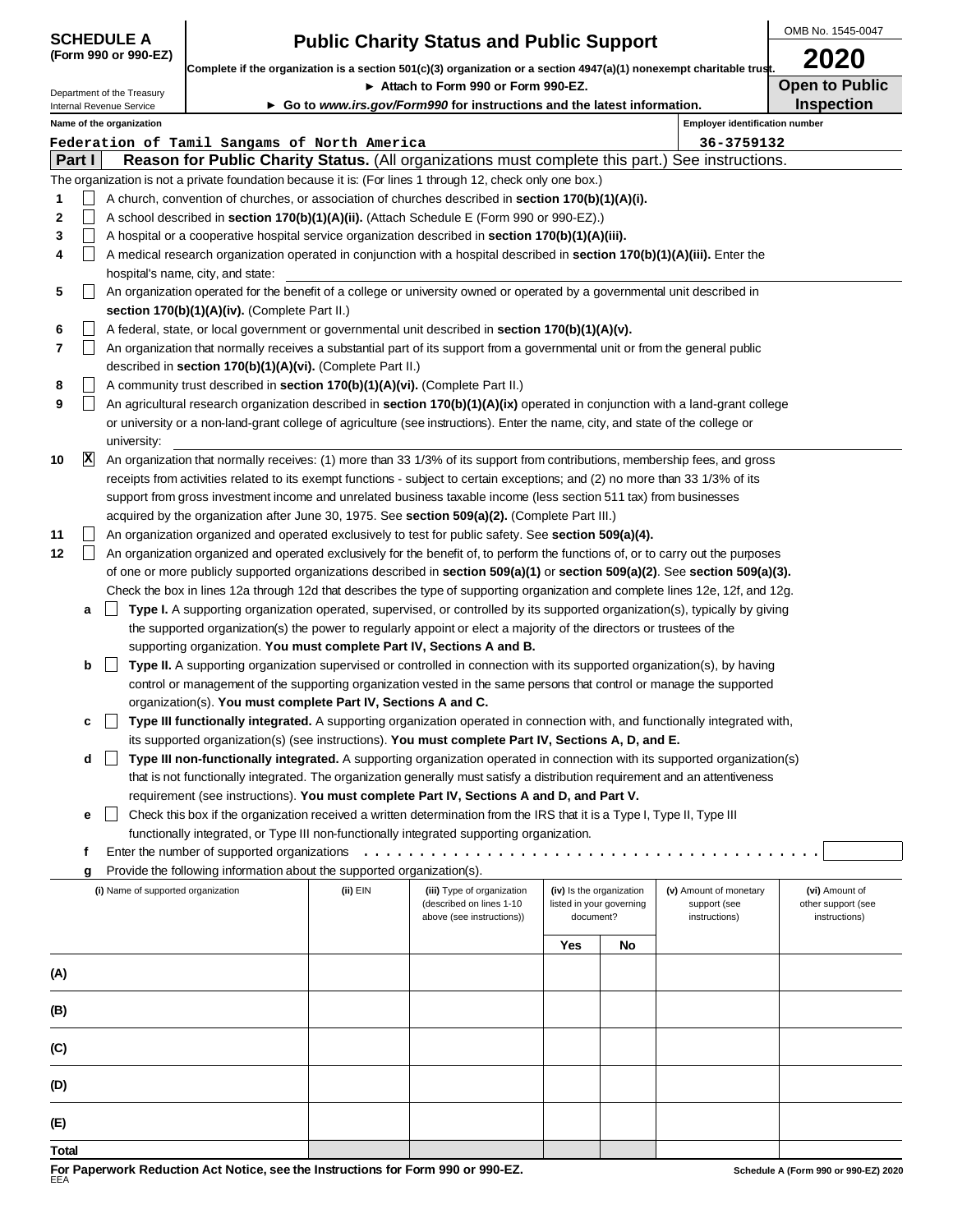|              | Schedule A (Form 990 or 990-EZ) 2020                                                                                                  | Federation of Tamil Sangams of North America |          |            |                             | 36-3759132 | Page 3    |
|--------------|---------------------------------------------------------------------------------------------------------------------------------------|----------------------------------------------|----------|------------|-----------------------------|------------|-----------|
|              | Part III<br>Support Schedule for Organizations Described in Section 509(a)(2)                                                         |                                              |          |            |                             |            |           |
|              | (Complete only if you checked the box on line 10 of Part I or if the organization failed to qualify under Part II.                    |                                              |          |            |                             |            |           |
|              | If the organization fails to qualify under the tests listed below, please complete Part II.)                                          |                                              |          |            |                             |            |           |
|              | <b>Section A. Public Support</b>                                                                                                      |                                              |          |            |                             |            |           |
|              | Calendar year (or fiscal year beginning in) >                                                                                         | (a) 2016                                     | (b) 2017 | $(c)$ 2018 | $(d)$ 2019                  | (e) 2020   | (f) Total |
|              | 1 Gifts, grants, contributions, and membership fees                                                                                   |                                              |          |            |                             |            |           |
|              | received. (Do not include any "unusual grants.")                                                                                      | 5,982                                        | 4,821    | 1,341      | 6,102                       | 48,806     | 67,052    |
| $\mathbf{2}$ | Gross receipts from admissions, merchandise                                                                                           |                                              |          |            |                             |            |           |
|              | sold or services performed, or facilities<br>fumished in any activity that is related to the                                          |                                              |          |            |                             |            |           |
|              | organization's tax-exempt purpose                                                                                                     | 512,671                                      | 310,176  | 965,497    | 1,391,578                   |            | 3,179,922 |
| 3            | Gross receipts from activities that are not an                                                                                        |                                              |          |            |                             |            |           |
|              | unrelated trade or business under section 513.                                                                                        |                                              |          |            |                             |            |           |
| 4            | Tax revenues levied for the                                                                                                           |                                              |          |            |                             |            |           |
|              | organization's benefit and either paid to                                                                                             |                                              |          |            |                             |            |           |
|              | or expended on its behalf                                                                                                             |                                              |          |            |                             |            |           |
| 5            | The value of services or facilities                                                                                                   |                                              |          |            |                             |            |           |
|              | furnished by a governmental unit to the                                                                                               |                                              |          |            |                             |            |           |
|              | organization without charge                                                                                                           |                                              |          |            |                             |            |           |
|              | 6 Total. Add lines 1 through $5 \ldots \ldots$                                                                                        | 518,653                                      | 314,997  |            | $966,838$ 1,397,680         | 48,806     | 3,246,974 |
|              | 7a Amounts included on lines 1, 2, and 3                                                                                              |                                              |          |            |                             |            |           |
|              | received from disqualified persons<br>$\ldots$ .                                                                                      |                                              |          |            |                             |            |           |
|              | <b>b</b> Amounts included on lines 2 and 3                                                                                            |                                              |          |            |                             |            |           |
|              | received from other than disqualified                                                                                                 |                                              |          |            |                             |            |           |
|              | persons that exceed the greater of \$5,000                                                                                            |                                              |          |            |                             |            |           |
|              | or 1% of the amount on line 13 for the year                                                                                           |                                              |          |            |                             |            |           |
|              | c Add lines 7a and 7b $\ldots$                                                                                                        |                                              |          |            |                             |            |           |
| 8            | <b>Public support.</b> (Subtract line 7c from                                                                                         |                                              |          |            |                             |            |           |
|              | line 6.) $\ldots \ldots \ldots \ldots \ldots \ldots$                                                                                  |                                              |          |            |                             |            | 3,246,974 |
|              | <b>Section B. Total Support</b>                                                                                                       |                                              |          |            |                             |            |           |
|              | Calendar year (or fiscal year beginning in) >                                                                                         | (a) 2016                                     | (b) 2017 | $(c)$ 2018 | $(d)$ 2019                  | (e) 2020   | (f) Total |
|              | 9 Amounts from line 6                                                                                                                 | 518,653                                      | 314,997  | 966,838    | 1,397,680                   | 48,806     | 3,246,974 |
|              | 10a Gross income from interest, dividends,                                                                                            |                                              |          |            |                             |            |           |
|              | payments received on securities loans, rents,                                                                                         |                                              |          |            |                             |            |           |
|              | royalties, and income from similar sources<br>$\ddots$                                                                                | 288                                          | 310      | 372        | 284                         | 331        | 1,585     |
|              | <b>b</b> Unrelated business taxable income (less                                                                                      |                                              |          |            |                             |            |           |
|              | section 511 taxes) from businesses                                                                                                    |                                              |          |            |                             |            |           |
|              | acquired after June 30, 1975                                                                                                          |                                              |          |            |                             |            |           |
|              | c Add lines 10a and 10b $\ldots \ldots \ldots$                                                                                        | 288                                          | 310      | 372        | 284                         | 331        | 1,585     |
|              | 11 Net income from unrelated business                                                                                                 |                                              |          |            |                             |            |           |
|              | activities not included in line 10b, whether                                                                                          |                                              |          |            |                             |            |           |
|              | or not the business is regularly carried on                                                                                           |                                              |          |            |                             |            |           |
|              | 12 Other income. Do not include gain or                                                                                               |                                              |          |            |                             |            |           |
|              | loss from the sale of capital assets                                                                                                  |                                              |          |            |                             |            |           |
|              | (Explain in Part VI.)                                                                                                                 |                                              |          |            |                             |            |           |
|              | 13 Total support. (Add lines 9, 10c, 11,                                                                                              |                                              |          |            |                             |            |           |
|              | and 12.) $\ldots \ldots \ldots \ldots \ldots$                                                                                         | 518,941                                      | 315,307  |            | $967, 210 \mid 1, 397, 964$ | 49,137     | 3,248,559 |
|              | 14 First 5 years. If the Form 990 is for the organization's first, second, third, fourth, or fifth tax year as a section 501(c)(3)    |                                              |          |            |                             |            |           |
|              |                                                                                                                                       |                                              |          |            |                             |            | ⋈         |
|              | <b>Section C. Computation of Public Support Percentage</b>                                                                            |                                              |          |            |                             |            |           |
|              | 15 Public support percentage for 2020 (line 8, column (f), divided by line 13, column (f))                                            |                                              |          |            |                             | 15         | $\%$      |
|              |                                                                                                                                       |                                              |          |            |                             | 16         | $\%$      |
|              | Section D. Computation of Investment Income Percentage                                                                                |                                              |          |            |                             |            |           |
| 17           | Investment income percentage for 2020 (line 10c, column (f), divided by line 13, column (f) $\ldots \ldots$                           |                                              |          |            |                             | 17         | $\%$      |
|              | 18 Investment income percentage from 2019 Schedule A, Part III, line 17                                                               |                                              |          |            |                             | 18         | %         |
|              | 19a 33 1/3% support tests - 2020. If the organization did not check the box on line 14, and line 15 is more than 33 1/3%, and line    |                                              |          |            |                             |            |           |
|              | 17 is not more than 33 1/3%, check this box and stop here. The organization qualifies as a publicly supported organization ►          |                                              |          |            |                             |            |           |
|              | b 33 1/3% support tests - 2019. If the organization did not check a box on line 14 or line 19a, and line 16 is more than 33 1/3%, and |                                              |          |            |                             |            | $\perp$   |
|              | line 18 is not more than 33 1/3%, check this box and stop here. The organization qualifies as a publicly supported organization ►     |                                              |          |            |                             |            |           |
|              | 20 Private foundation. If the organization did not check a box on line 14, 19a, or 19b, check this box and see instructions ►         |                                              |          |            |                             |            |           |
|              |                                                                                                                                       |                                              |          |            |                             |            |           |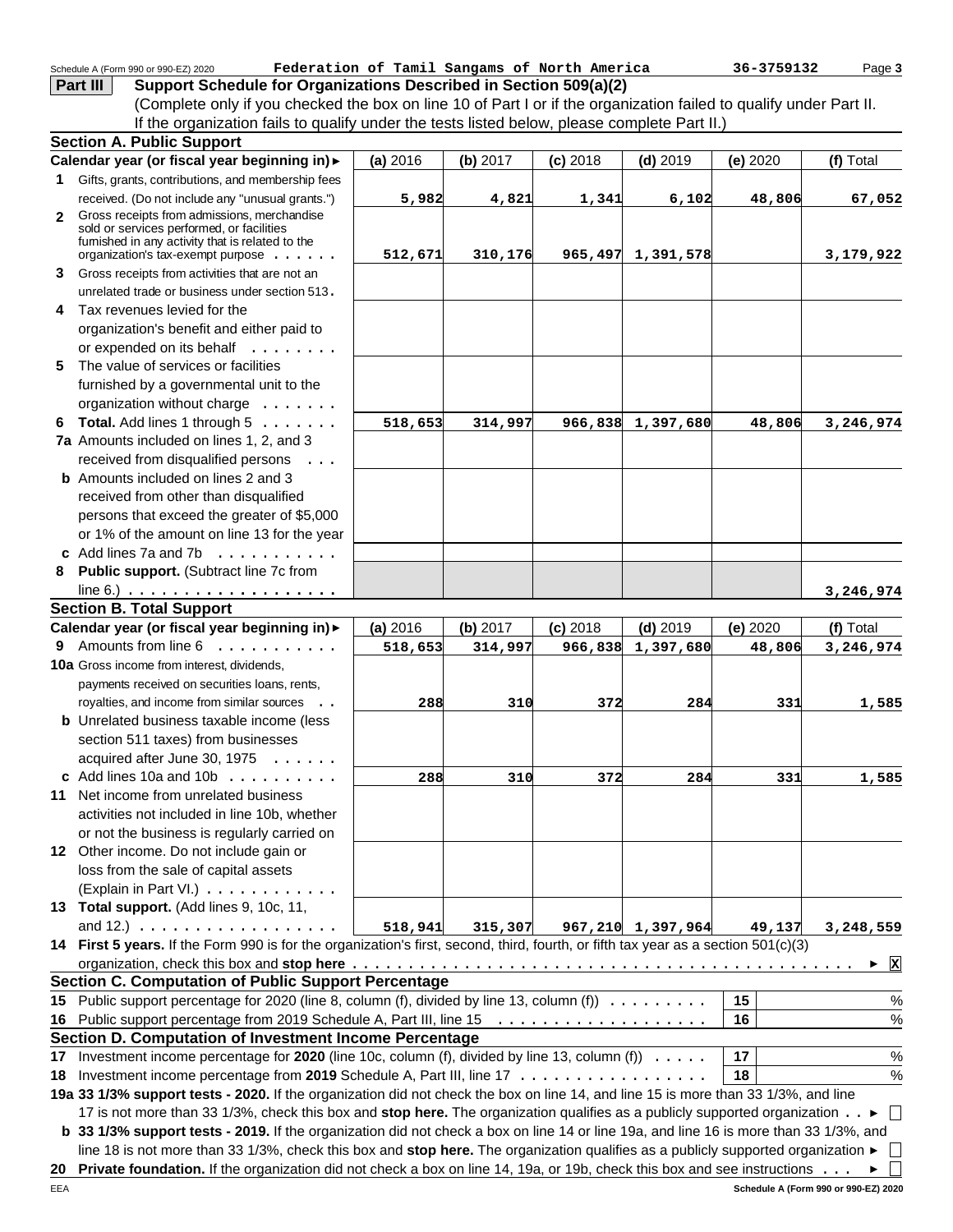**(Form 990, 990-EZ,** Department of the Treasury

# **Schedule B Schedule of Contributors**

OMB No. 1545-0047

| or 990-PF)                 | Attach to Form 990. Form 990-EZ, or Form 990-PF.                       |
|----------------------------|------------------------------------------------------------------------|
| Department of the Treasury |                                                                        |
| Internal Revenue Service   | $\triangleright$ Go to www.irs.gov/Form990 for the latest information. |

**2020**

**Employer identification number**

**Federation of Tamil Sangams of North America 36-3759132**

| Internal Revenue Service |  |
|--------------------------|--|
| Nomo of the ergenization |  |

Name of the organization

| Federation of Tamil Sangams of North America |
|----------------------------------------------|
|----------------------------------------------|

#### **Organization type** (check one):

| Filers of:         | Section:                                                                           |
|--------------------|------------------------------------------------------------------------------------|
| Form 990 or 990-EZ | $ \mathbf{X} $ 501(c)(3) (enter number) organization                               |
|                    | $4947(a)(1)$ nonexempt charitable trust <b>not</b> treated as a private foundation |
|                    | 527 political organization                                                         |
| Form 990-PF        | 501(c)(3) exempt private foundation                                                |
|                    | 4947(a)(1) nonexempt charitable trust treated as a private foundation              |
|                    | $501(c)(3)$ taxable private foundation                                             |

#### Check if your organization is covered by the **General Rule** or a **Special Rule.**

**Note:** Only a section 501(c)(7), (8), or (10) organization can check boxes for both the General Rule and a Special Rule. See instructions.

#### **General Rule**

For an organization filing Form 990, 990-EZ, or 990-PF that received, during the year, contributions totaling \$5,000 or more (in money or property) from any one contributor. Complete Parts I and II. See instructions for determining a contributor's total contributions.

#### **Special Rules**

 $\underline{x}$  For an organization described in section 501(c)(3) filing Form 990 or 990-EZ that met the 33 1/3% support test of the regulations under sections 509(a)(1) and 170(b)(1)(A)(vi), that checked Schedule A (Form 990 or 990-EZ), Part II, line 13, 16a, or 16b, and that received from any one contributor, during the year, total contributions of the greater of **(1)** \$5,000; or **(2)** 2% of the amount on (i) Form 990, Part VIII, line 1h; or (ii) Form 990-EZ, line 1. Complete Parts I and II.

For an organization described in section 501(c)(7),  $(8)$ , or (10) filing Form 990 or 990-EZ that received from any one contributor, during the year, total contributions of more than \$1,000 exclusively for religious, charitable, scientific, literary, or educational purposes, or for the prevention of cruelty to children or animals. Complete Parts I (entering "N/A" in column (b) instead of the contributor name and address), II, and III.

For an organization described in section 501(c)(7),  $(8)$ , or (10) filing Form 990 or 990-EZ that received from any one contributor, during the year, contributions exclusively for religious, charitable, etc., purposes, but no such contributions totaled more than \$1,000. If this box is checked, enter here the total contributions that were received during the year for an exclusively religious, charitable, etc., purpose. Don't complete any of the parts unless the **General Rule** applies to this organization because it received nonexclusively religious, charitable, etc., contributions totaling \$5,000 or more during the year \$ .................................

**Caution:** An organization that isn't covered by the General Rule and/or the Special Rules doesn't file Schedule B (Form 990, 990-EZ, or 990-PF), but it **must** answer "No" on Part IV, line 2, of its Form 990; or check the box on line H of its Form 990-EZ or on its Form 990-PF, Part I, line 2, to certify that it doesn't meet the filing requirements of Schedule B (Form 990, 990-EZ, or 990-PF).

**For Paperwork Reduction Act Notice, see the Instructions for Form 990, 990-EZ, or 990-PF. Schedule B (Form 990, 990-EZ, or 990-PF) (2020)**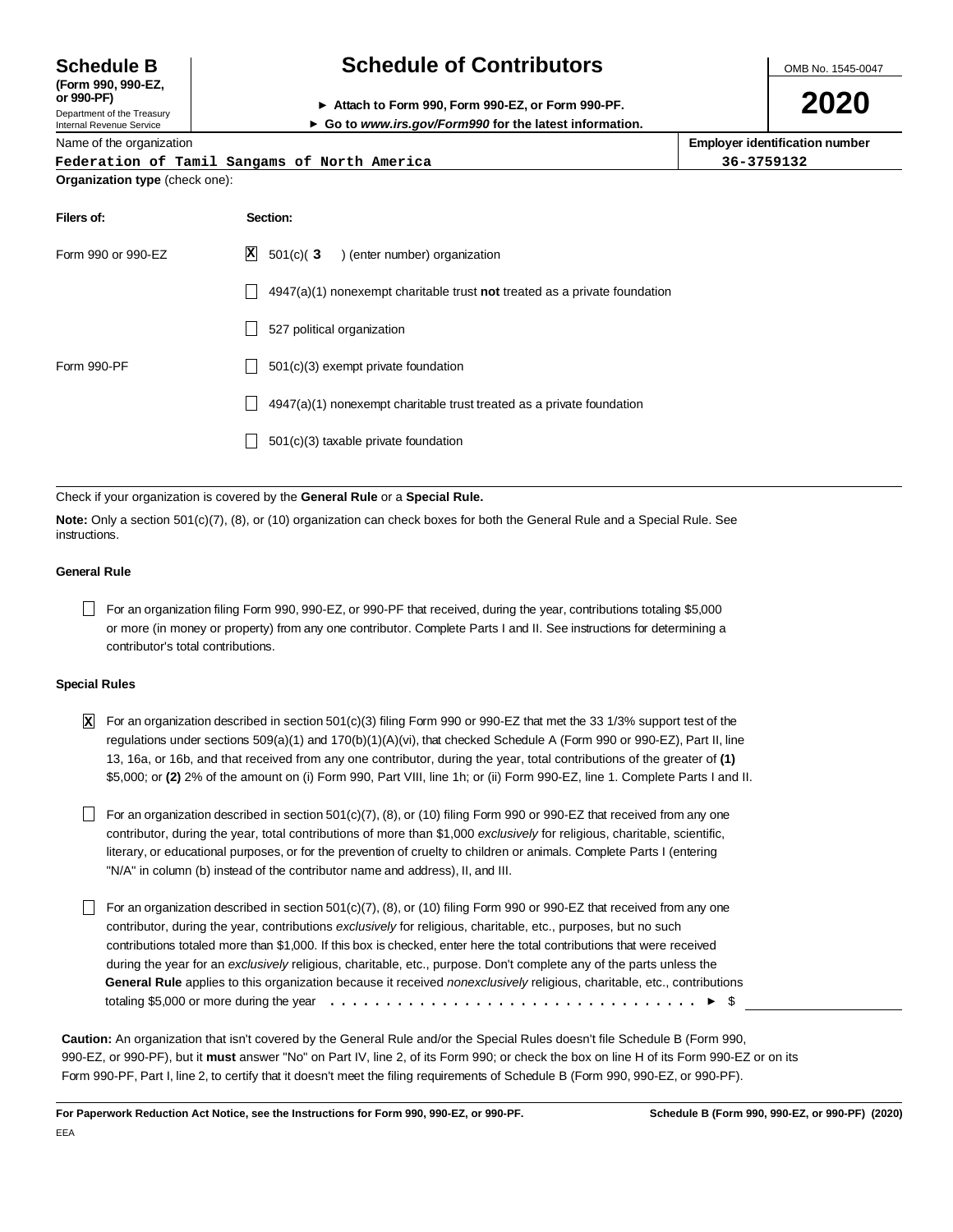EEA

 $\overline{\phantom{0}}$ 

| Schedule B (Form 990,<br>.990-EZ<br>(2020)<br>$-$ , or 990-PF | Page                                 |
|---------------------------------------------------------------|--------------------------------------|
| Name of<br>organization                                       | identification<br>number<br>Emplover |

**Federation of Tamil Sangams of North America 36-3759132**

| Part I       | <b>Contributors</b> (see instructions). Use duplicate copies of Part I if additional space is needed. |                                   |                                                                                                                                                         |
|--------------|-------------------------------------------------------------------------------------------------------|-----------------------------------|---------------------------------------------------------------------------------------------------------------------------------------------------------|
| (a)<br>No.   | (b)<br>Name, address, and ZIP + 4                                                                     | (c)<br><b>Total contributions</b> | (d)<br><b>Type of contribution</b>                                                                                                                      |
| $\mathbf{1}$ | Jagadeesan Poola<br>7 PARK DRIVE EAST<br>Old Westbury NY 11568                                        | \$<br>10,000                      | <b>Person</b><br>$\mathbf x$<br><b>Payroll</b><br>$\Box$<br><b>Noncash</b><br>П<br>(Complete Part II for<br>noncash contributions.)                     |
| (a)<br>No.   | (b)<br>Name, address, and ZIP + 4                                                                     | (c)<br><b>Total contributions</b> | (d)<br><b>Type of contribution</b>                                                                                                                      |
|              |                                                                                                       | \$                                | <b>Person</b><br>$\mathbf{I}$<br><b>Payroll</b><br>$\Box$<br><b>Noncash</b><br>П<br>(Complete Part II for<br>noncash contributions.)                    |
| (a)<br>No.   | (b)<br>Name, address, and ZIP + 4                                                                     | (c)<br><b>Total contributions</b> | (d)<br><b>Type of contribution</b>                                                                                                                      |
|              |                                                                                                       | \$                                | <b>Person</b><br>$\mathbf{I}$<br><b>Payroll</b><br>$\Box$<br><b>Noncash</b><br>П<br>(Complete Part II for<br>noncash contributions.)                    |
| (a)<br>No.   | (b)<br>Name, address, and ZIP + 4                                                                     | (c)<br><b>Total contributions</b> | (d)<br><b>Type of contribution</b>                                                                                                                      |
|              |                                                                                                       | \$                                | <b>Person</b><br>$\mathcal{L}$<br><b>Payroll</b><br>$\overline{\phantom{a}}$<br><b>Noncash</b><br>П<br>(Complete Part II for<br>noncash contributions.) |
| (a)<br>No.   | (b)<br>Name, address, and ZIP + 4                                                                     | (c)<br><b>Total contributions</b> | (d)<br><b>Type of contribution</b>                                                                                                                      |
|              |                                                                                                       | \$                                | <b>Person</b><br><b>Payroll</b><br><b>Noncash</b><br>(Complete Part II for<br>noncash contributions.)                                                   |
| (a)<br>No.   | (b)<br>Name, address, and ZIP + 4                                                                     | (c)<br><b>Total contributions</b> | (d)<br><b>Type of contribution</b>                                                                                                                      |
|              |                                                                                                       | \$                                | <b>Person</b><br><b>Payroll</b><br><b>Noncash</b><br>(Complete Part II for<br>noncash contributions.)                                                   |

**Employer identification number** 

**Schedule B (Form 990, 990-EZ, or 990-PF) (2020)**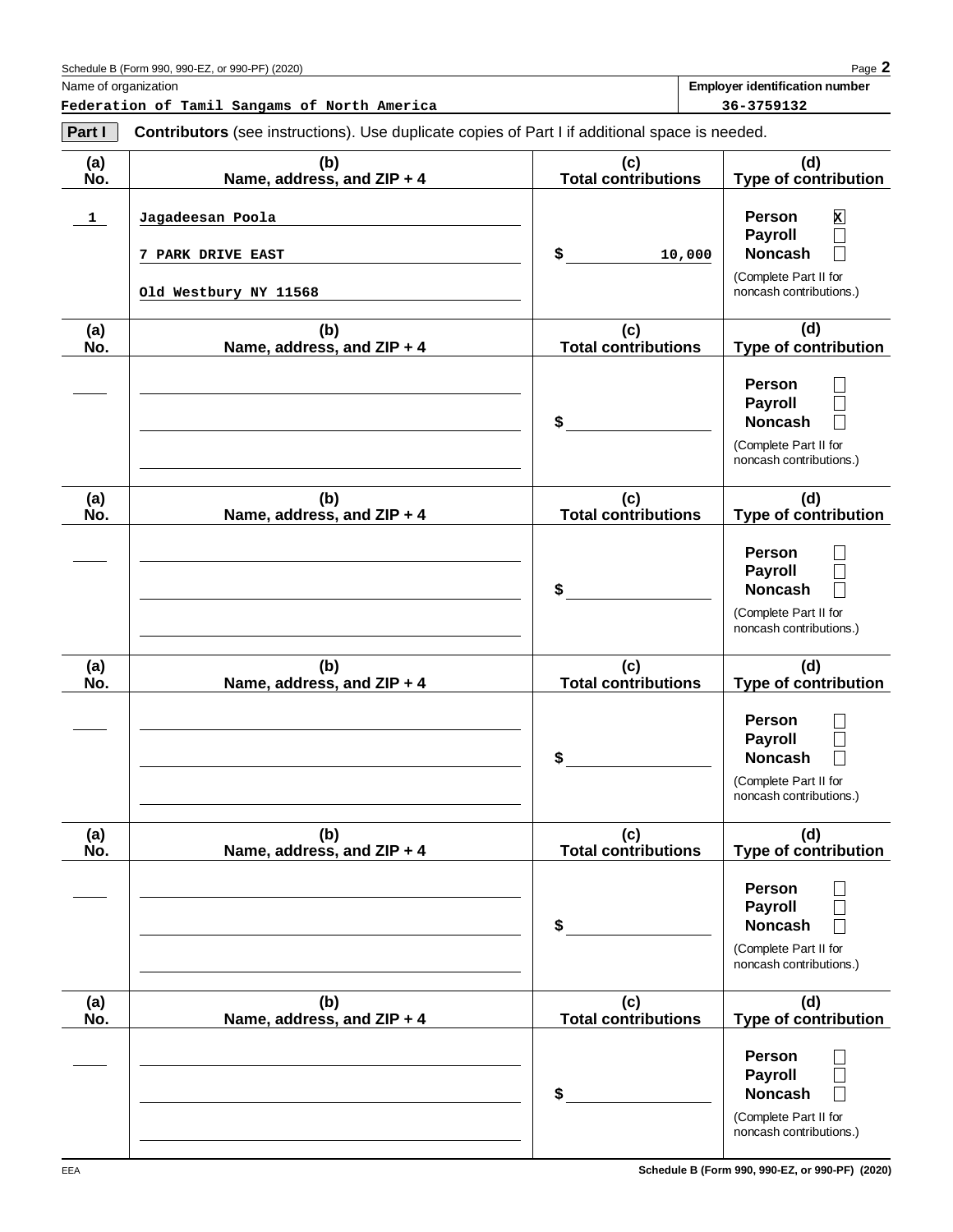| Schedule C (Form 990 or 990-EZ) 2020 Federation of Tamil Sangams of North America |  |  |  |  | 36-3759132 |
|-----------------------------------------------------------------------------------|--|--|--|--|------------|
|-----------------------------------------------------------------------------------|--|--|--|--|------------|

## **Part II-B Complete if the organization is exempt under section 501(c)(3) and has NOT filed Form 5768 (election under section 501(h)).**

|    | For each "Yes" response on lines 1a through 1i below, provide in Part IV a detailed                                                                          |            | (a)         |                | (b)        |           |  |
|----|--------------------------------------------------------------------------------------------------------------------------------------------------------------|------------|-------------|----------------|------------|-----------|--|
|    | description of the lobbying activity.                                                                                                                        | <b>Yes</b> | No          |                | Amount     |           |  |
| 1  | During the year, did the filing organization attempt to influence foreign, national, state or local                                                          |            |             |                |            |           |  |
|    | legislation, including any attempt to influence public opinion on a legislative matter or                                                                    |            |             |                |            |           |  |
|    | referendum, through the use of:                                                                                                                              |            |             |                |            |           |  |
| а  |                                                                                                                                                              |            | x           |                |            |           |  |
| b  | Paid staff or management (include compensation in expenses reported on lines 1c through 1i)?<br>.                                                            |            | x           |                |            |           |  |
| c  |                                                                                                                                                              |            | $\mathbf x$ |                |            |           |  |
| d  |                                                                                                                                                              |            | $\mathbf x$ |                |            |           |  |
| е  | Publications, or published or broadcast statements?                                                                                                          |            | X           |                |            |           |  |
| f  | Grants to other organizations for lobbying purposes?                                                                                                         |            | $\mathbf x$ |                |            |           |  |
| a  | Direct contact with legislators, their staffs, government officials, or a legislative body?                                                                  |            | $\mathbf x$ |                |            |           |  |
|    | Rallies, demonstrations, seminars, conventions, speeches, lectures, or any similar means?                                                                    |            | $\mathbf x$ |                |            |           |  |
|    |                                                                                                                                                              |            | $\mathbf x$ |                |            |           |  |
|    |                                                                                                                                                              |            |             |                |            |           |  |
| 2а | Did the activities in line 1 cause the organization to be not described in section $501(c)(3)$ ?                                                             |            | $\mathbf x$ |                |            |           |  |
| b  |                                                                                                                                                              |            |             |                |            |           |  |
| C  | If "Yes," enter the amount of any tax incurred by organization managers under section 4912                                                                   |            |             |                |            |           |  |
| d  | If the filing organization incurred a section 4912 tax, did it file Form 4720 for this year?                                                                 |            |             |                |            |           |  |
|    | Complete if the organization is exempt under section $501(c)(4)$ , section $501(c)(5)$ , or section<br><b>Part III-A</b>                                     |            |             |                |            |           |  |
|    | $501(c)(6)$ .                                                                                                                                                |            |             |                |            |           |  |
|    |                                                                                                                                                              |            |             |                | <b>Yes</b> | <b>No</b> |  |
| 1  |                                                                                                                                                              |            |             | $\overline{1}$ |            |           |  |
| 2  | Did the organization make only in-house lobbying expenditures of \$2,000 or less? $\ldots$ , $\ldots$ , $\ldots$ , $\ldots$ , $\ldots$ , $\ldots$ , $\ldots$ |            |             | $\mathbf{2}$   |            |           |  |
| 3  | Did the organization agree to carry over lobbying and political campaign activity expenditures from the prior year?                                          |            |             | 3              |            |           |  |
|    | Complete if the organization is exempt under section $501(c)(4)$ , section $501(c)(5)$ , or section<br>Part III-B                                            |            |             |                |            |           |  |
|    | 501(c)(6) and if either (a) BOTH Part III-A, lines 1 and 2, are answered "No" OR (b) Part III-A, line 3, is                                                  |            |             |                |            |           |  |
|    | answered "Yes."                                                                                                                                              |            |             |                |            |           |  |
| 1  |                                                                                                                                                              |            | 1           |                |            |           |  |

|              | <b>Supplemental Information</b><br>Part IV                                                                                    |                |  |
|--------------|-------------------------------------------------------------------------------------------------------------------------------|----------------|--|
| 5.           | Taxable amount of lobbying and political expenditures (See instructions) $\dots\dots\dots\dots\dots\dots\dots\dots\dots\dots$ | 5              |  |
|              |                                                                                                                               | 4              |  |
|              | excess does the organization agree to carryover to the reasonable estimate of nondeductible lobbying                          |                |  |
| 4            | If notices were sent and the amount on line 2c exceeds the amount on line 3, what portion of the                              |                |  |
| 3            | Aggregate amount reported in section $6033(e)(1)(A)$ notices of nondeductible section $162(e)$ dues                           | 3              |  |
|              |                                                                                                                               | 2c             |  |
|              |                                                                                                                               | 2 <sub>b</sub> |  |
|              |                                                                                                                               | 2a             |  |
|              | political expenses for which the section 527(f) tax was paid).                                                                |                |  |
| $\mathbf{2}$ | Section 162(e) nondeductible lobbying and political expenditures (do not include amounts of                                   |                |  |
|              |                                                                                                                               |                |  |

Provide the descriptions required for Part I-A, line 1; Part I-B, line 4; Part I-C, line 5; Part II-A (affiliated group list); Part II-A, lines 1 and 2 (See instructions); and Part II-B, line 1. Also, complete this part for any additional information.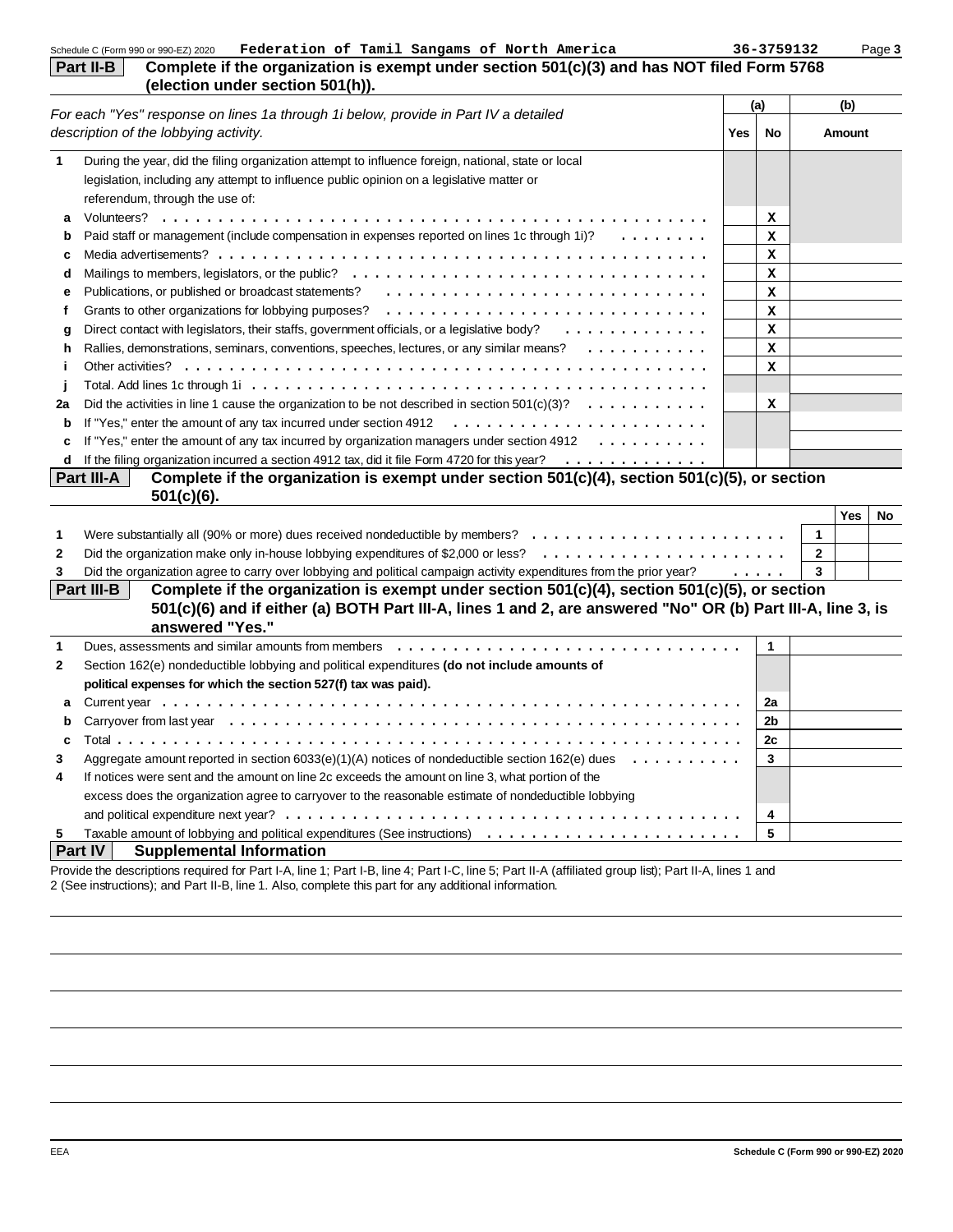| Schedule G (Form 990 or 990-EZ) 2020 | Federation of Tamil Sangams of North America |  |  |  |  | 36-3759132 | Page |
|--------------------------------------|----------------------------------------------|--|--|--|--|------------|------|
|--------------------------------------|----------------------------------------------|--|--|--|--|------------|------|

**2**

**Fundraising Events.** Complete if the organization answered "Yes" on Form 990, Part IV, line 18, or reported more than \$15,000 of fundraising event contributions and gross income on Form 990-EZ, lines 1 and 6b. List events with gross receipts greater than \$5,000. **Part II**

|                 |                | gross receipts greater than \$5,000.                                                                                 |                |                         |                  |                            |
|-----------------|----------------|----------------------------------------------------------------------------------------------------------------------|----------------|-------------------------|------------------|----------------------------|
|                 |                |                                                                                                                      | (a) Event $#1$ | (b) Event $#2$          | (c) Other events | (d) Total events           |
|                 |                |                                                                                                                      | Covid          | Tamil School            | None             | (add col. (a) through      |
|                 |                |                                                                                                                      | (event type)   | (event type)            | (total number)   | col. (c)                   |
|                 |                |                                                                                                                      |                |                         |                  |                            |
| Revenue         | 1              | Gross receipts                                                                                                       | 4,487          | 17,952                  |                  | 22,439                     |
|                 |                |                                                                                                                      |                |                         |                  |                            |
|                 | $\mathbf{2}$   | Less: Contributions<br>$\cdots$                                                                                      |                |                         |                  |                            |
|                 | 3              | Gross income (line 1 minus                                                                                           |                |                         |                  |                            |
|                 |                | $line 2)$                                                                                                            | 4,487          | 17,952                  |                  | 22,439                     |
|                 |                |                                                                                                                      |                |                         |                  |                            |
|                 | 4              | Cash prizes                                                                                                          |                |                         |                  |                            |
|                 |                |                                                                                                                      |                |                         |                  |                            |
|                 | 5              | Noncash prizes                                                                                                       |                |                         |                  |                            |
|                 |                |                                                                                                                      |                |                         |                  |                            |
|                 | 6              | Rent/facility costs                                                                                                  |                |                         |                  |                            |
|                 |                |                                                                                                                      |                |                         |                  |                            |
|                 | 7              | Food and beverages                                                                                                   |                |                         |                  |                            |
| Direct Expenses |                |                                                                                                                      |                |                         |                  |                            |
|                 | 8              | Entertainment                                                                                                        |                |                         |                  |                            |
|                 |                |                                                                                                                      |                |                         |                  |                            |
|                 | 9              | Other direct expenses                                                                                                |                |                         |                  |                            |
|                 |                |                                                                                                                      |                |                         |                  |                            |
|                 | 10             |                                                                                                                      |                |                         |                  |                            |
|                 | 11<br>Part III | Gaming. Complete if the organization answered "Yes" on Form 990, Part IV, line 19, or reported more than             |                |                         |                  | 22,439                     |
|                 |                | \$15,000 on Form 990-EZ, line 6a.                                                                                    |                |                         |                  |                            |
|                 |                |                                                                                                                      |                | (b) Pull tabs/instant   |                  |                            |
|                 |                |                                                                                                                      |                |                         |                  |                            |
|                 |                |                                                                                                                      | (a) Bingo      | bingo/progressive bingo | (c) Other gaming | (d) Total gaming (add      |
|                 |                |                                                                                                                      |                |                         |                  | col. (a) through col. (c)) |
| Revenue         |                |                                                                                                                      |                |                         |                  |                            |
|                 | 1              | Gross revenue                                                                                                        |                |                         |                  |                            |
|                 | $\mathbf{2}$   |                                                                                                                      |                |                         |                  |                            |
|                 |                | Cash prizes                                                                                                          |                |                         |                  |                            |
|                 | 3              | Noncash prizes                                                                                                       |                |                         |                  |                            |
|                 |                |                                                                                                                      |                |                         |                  |                            |
|                 | 4              | Rent/facility costs                                                                                                  |                |                         |                  |                            |
| Direct Expenses |                |                                                                                                                      |                |                         |                  |                            |
|                 | 5              | Other direct expenses<br>$\cdots$                                                                                    |                |                         |                  |                            |
|                 |                |                                                                                                                      | $\%$<br>Yes    | Yes<br>$\%$             | %<br>Yes         |                            |
|                 | 6              | Volunteer labor                                                                                                      | No             | No                      | No               |                            |
|                 |                |                                                                                                                      |                |                         |                  |                            |
|                 | 7              |                                                                                                                      |                |                         |                  |                            |
|                 |                |                                                                                                                      |                |                         |                  |                            |
|                 | 8              | Net gaming income summary. Subtract line 7 from line 1, column (d) $\dots \dots \dots \dots \dots \dots \dots \dots$ |                |                         |                  |                            |
|                 |                |                                                                                                                      |                |                         |                  |                            |
| 9               |                | Enter the state(s) in which the organization conducts gaming activities:                                             |                |                         |                  |                            |
|                 |                |                                                                                                                      |                |                         |                  | <b>Yes</b><br>No           |
| b               |                | If "No," explain:                                                                                                    |                |                         |                  |                            |
|                 |                |                                                                                                                      |                |                         |                  |                            |
|                 |                |                                                                                                                      |                |                         |                  |                            |
|                 |                | 10a Were any of the organization's gaming licenses revoked, suspended, or terminated during the tax year?            |                |                         | .                | Yes<br>No                  |
|                 |                | <b>b</b> If "Yes," explain:                                                                                          |                |                         |                  |                            |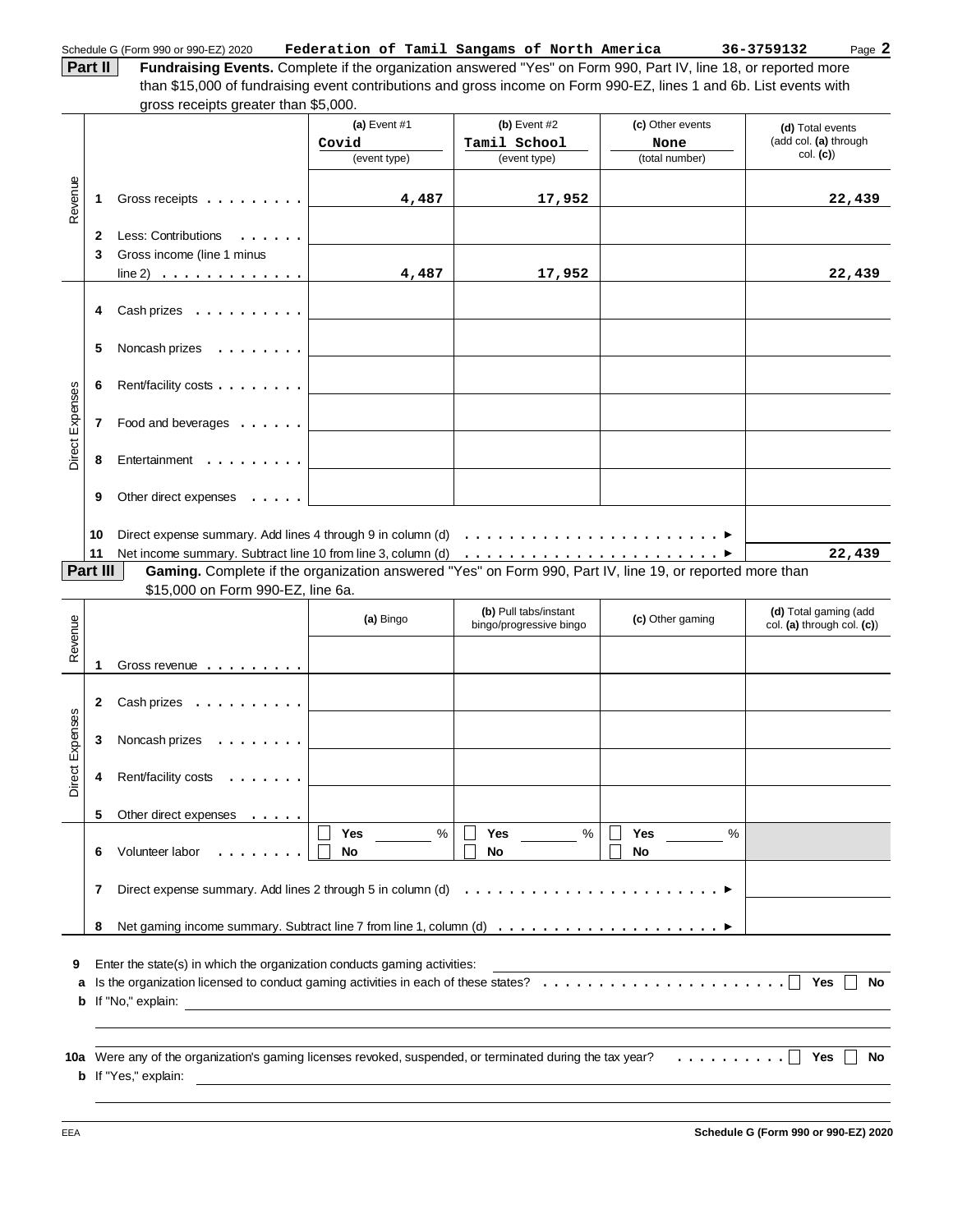| <b>SCHEDULE I</b>                                                                                                                                                         |            | <b>Grants and Other Assistance to Organizations,</b>                             |                     |                    |                                  |                                       | OMB No. 1545-0047     |
|---------------------------------------------------------------------------------------------------------------------------------------------------------------------------|------------|----------------------------------------------------------------------------------|---------------------|--------------------|----------------------------------|---------------------------------------|-----------------------|
| (Form 990)                                                                                                                                                                |            | Governments, and Individuals in the United States                                |                     |                    |                                  |                                       | 2020                  |
| Department of the Treasury                                                                                                                                                |            | Complete if the organization answered "Yes" on Form 990, Part IV, line 21 or 22. | Attach to Form 990. |                    |                                  |                                       | <b>Open to Public</b> |
| Internal Revenue Service                                                                                                                                                  |            | ► Go to www.irs.gov/Form990 for the latest information.                          |                     |                    |                                  |                                       | <b>Inspection</b>     |
| Name of the organization                                                                                                                                                  |            |                                                                                  |                     |                    |                                  | <b>Employer identification number</b> |                       |
| Federation of Tamil Sangams of North Ame                                                                                                                                  |            |                                                                                  |                     |                    |                                  | 36-3759132                            |                       |
| <b>General Information on Grants and Assistance</b><br>Part I                                                                                                             |            |                                                                                  |                     |                    |                                  |                                       |                       |
| Does the organization maintain records to substantiate the amount of the grants or assistance, the grantees' eligibility for the grants or assistance, and<br>$\mathbf 1$ |            |                                                                                  |                     |                    |                                  |                                       |                       |
| the selection criteria used to award the grants or assistance?                                                                                                            |            |                                                                                  |                     |                    |                                  |                                       | X Yes<br>∣ ∣No        |
| 2 Describe in Part IV the organization's procedures for monitoring the use of grant funds in the United States.                                                           |            |                                                                                  |                     |                    |                                  |                                       |                       |
| Grants and Other Assistance to Domestic Organizations and Domestic Governments. Complete if the organization answered "Yes" on Form 990,<br>Part II                       |            |                                                                                  |                     |                    |                                  |                                       |                       |
| Part IV, line 21, for any recipient that received more than \$5,000. Part II can be duplicated if additional space is needed.                                             |            |                                                                                  |                     |                    |                                  |                                       |                       |
| (a) Name and address of organization<br>1                                                                                                                                 | $(b)$ EIN  | (c) IRC section                                                                  | (d) Amount of cash  | (e) Amount of non- | (f) Method of valuation          | (g) Description of                    | (h) Purpose of grant  |
| or government                                                                                                                                                             |            | (if applicable)                                                                  | grant               | cash assistance    | (book, FMV, appraisal,<br>other) | noncash assistance                    | or assistance         |
| (1) Connecticut Tamil Sangam                                                                                                                                              |            |                                                                                  |                     |                    |                                  |                                       |                       |
| 120 West Avon Road                                                                                                                                                        |            |                                                                                  |                     |                    |                                  |                                       |                       |
| Avon CT 06001                                                                                                                                                             | 22-3196735 | $501(c)30$ rganiz                                                                |                     |                    |                                  |                                       | Convention            |
| (2) Panainilam Tamil Sangam                                                                                                                                               |            |                                                                                  |                     |                    |                                  |                                       |                       |
| 40 BEE ST Ste 120                                                                                                                                                         |            |                                                                                  |                     |                    |                                  |                                       |                       |
| Charleston SC 29403                                                                                                                                                       | 20-2016166 | $501(c)3)$ Organiz                                                               |                     |                    |                                  |                                       | Convention            |
| (3) Ilankai Tamil Sangam                                                                                                                                                  |            |                                                                                  |                     |                    |                                  |                                       |                       |
| $PO$ Box 46                                                                                                                                                               |            |                                                                                  |                     |                    |                                  |                                       |                       |
| Maryknoll NY 10545                                                                                                                                                        | 22-2213032 | $501(c)3)$ Organiz                                                               |                     |                    |                                  |                                       | Convention            |
| (4) American Tamil Academy                                                                                                                                                |            |                                                                                  |                     |                    |                                  |                                       |                       |
| 6108 Cliffside Trail                                                                                                                                                      |            |                                                                                  |                     |                    |                                  |                                       |                       |
| Columbia MD 21045                                                                                                                                                         | 27-3547324 | $501(c)3)$ Organiz                                                               |                     |                    |                                  |                                       | Education             |
| (5) Tamil Sangam of Missouri                                                                                                                                              |            |                                                                                  |                     |                    |                                  |                                       |                       |
| 23 Canfield Ct                                                                                                                                                            |            |                                                                                  |                     |                    |                                  |                                       |                       |
| Lake Saint Louis MO 63367                                                                                                                                                 | 52-1186158 | 501 (c) (3) org                                                                  |                     |                    |                                  |                                       | Convention            |
| (6) Bay Area Tamil Manram                                                                                                                                                 |            |                                                                                  |                     |                    |                                  |                                       | Hosting 2015          |
| P O Box 362329                                                                                                                                                            |            |                                                                                  |                     |                    | MOU between                      |                                       | <b>FeTNA</b>          |
| Milpitas CA 95036                                                                                                                                                         |            | $501$ (c) 3                                                                      |                     |                    | BATM and                         |                                       | Convention            |
| (7) New Jersey Tamil Sangam                                                                                                                                               |            |                                                                                  |                     |                    |                                  |                                       | Hosting 2016          |
| 51 Cambridge Way                                                                                                                                                          |            |                                                                                  |                     |                    | MOU between                      |                                       | <b>FeTNA</b>          |
| Printon JN NJ 08550                                                                                                                                                       |            | $501$ (c) 3                                                                      |                     |                    | NJTS and FeTNA                   |                                       | Convention            |
| (8) Minnesota Tamil Sangam MNTS                                                                                                                                           |            |                                                                                  |                     |                    |                                  |                                       | Share of 2017         |
|                                                                                                                                                                           |            |                                                                                  |                     |                    | MOU between                      |                                       | <b>FeTNA</b>          |
|                                                                                                                                                                           |            | $501$ (c) (3) org                                                                | 802                 |                    | MNTS and FeTNA                   |                                       | Convention            |
| (9) Metroplex Tamil Sangam MTS                                                                                                                                            |            |                                                                                  |                     |                    |                                  |                                       | Share of 2018         |
|                                                                                                                                                                           |            |                                                                                  |                     |                    | MOU between MTS                  |                                       | FeTNA                 |
|                                                                                                                                                                           |            | $501$ (c) (3) org                                                                | 1,240               |                    | and FeTNA                        |                                       | Convention            |
| (10 Chicago Tamil Sangam CTS                                                                                                                                              |            |                                                                                  |                     |                    |                                  |                                       | Share of 2019         |
|                                                                                                                                                                           |            |                                                                                  |                     |                    | MOU between CTS                  |                                       | FeTNA                 |
|                                                                                                                                                                           |            | $501$ (c) (3) org                                                                | 8,234               |                    | and FeTNA                        |                                       | Convention            |
| 2 Enter total number of section $501(c)(3)$ and government organizations listed in the line 1 table                                                                       |            |                                                                                  |                     |                    |                                  | ▸                                     |                       |

**3** Enter total number of other organizations listed in the line 1 table ..................................................

**For Paperwork Reduction Act Notice, see the Instructions for Form 990.** EEA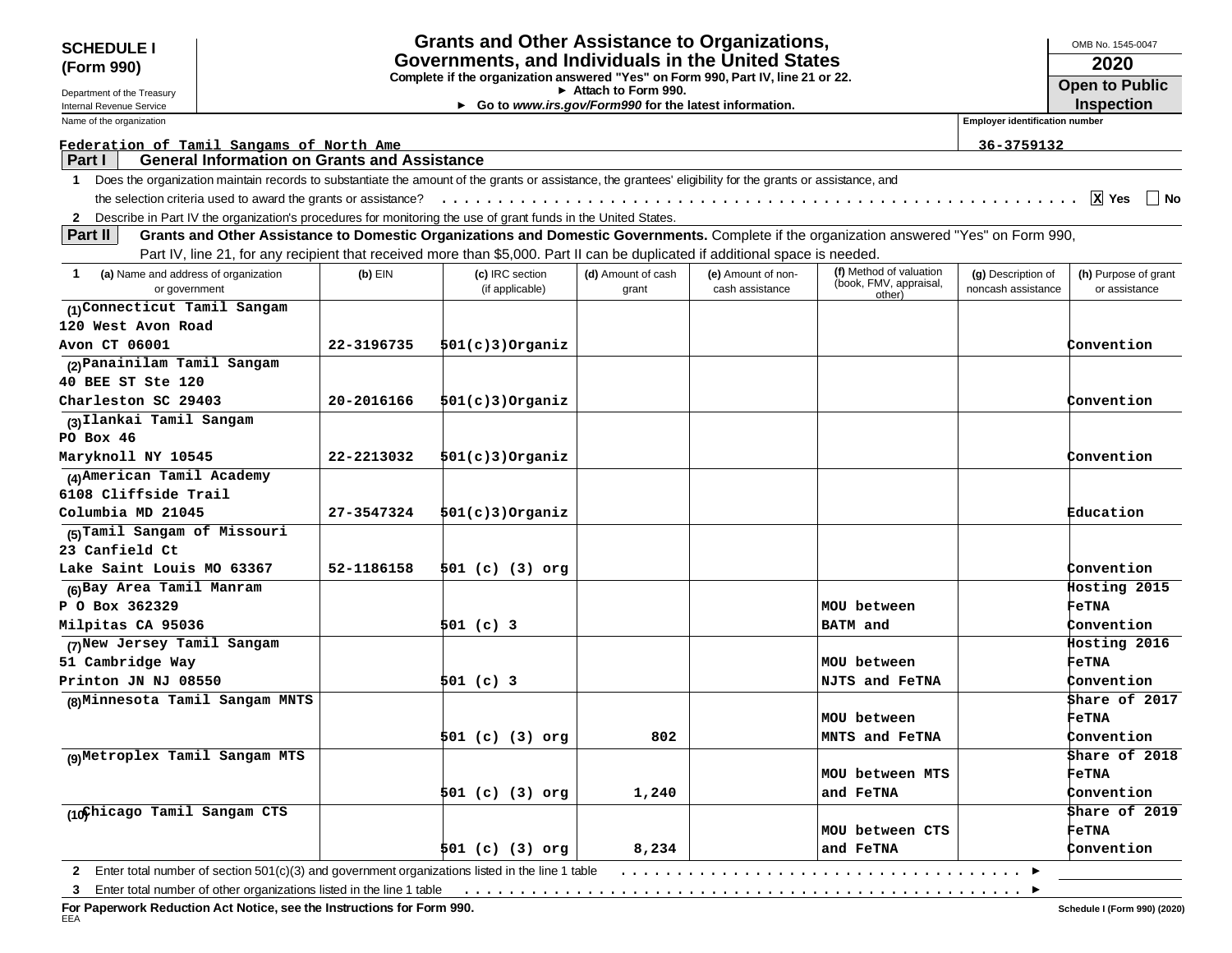| 990                                | <b>Overflow Statement</b>                                                                                                                                              |             | $_{\text{Page}}^{2020}$ 1                 |
|------------------------------------|------------------------------------------------------------------------------------------------------------------------------------------------------------------------|-------------|-------------------------------------------|
| Name(s) as shown on return         |                                                                                                                                                                        | <b>FEIN</b> |                                           |
|                                    | Federation of Tamil Sangams of North America                                                                                                                           |             | 36-3759132                                |
| Description<br>Donations for Covid | Fund Raising<br>Donations for Thaai Tamil School                                                                                                                       | $-$ \$ $-$  | Amount<br>4,487<br>17,952                 |
|                                    | Total: $$$                                                                                                                                                             |             | 22,439                                    |
|                                    |                                                                                                                                                                        |             |                                           |
|                                    | Other Income                                                                                                                                                           |             |                                           |
| Description                        |                                                                                                                                                                        |             | Amount                                    |
| Misc Donations                     |                                                                                                                                                                        |             | 200                                       |
|                                    | Total:                                                                                                                                                                 |             | 200                                       |
|                                    |                                                                                                                                                                        |             |                                           |
|                                    | Interest Income                                                                                                                                                        |             |                                           |
| Description                        |                                                                                                                                                                        |             | Amount                                    |
| Term Deposit 2288                  |                                                                                                                                                                        | \$          |                                           |
| Term Deposit 7260                  |                                                                                                                                                                        |             | 27                                        |
| Term Deposit 8540                  |                                                                                                                                                                        |             | 17                                        |
| Term Deposit 9923                  |                                                                                                                                                                        |             | 28                                        |
| CBI 2087                           |                                                                                                                                                                        |             | 99                                        |
| Savings 2921                       |                                                                                                                                                                        |             | 8                                         |
| Term Deposit 3999                  |                                                                                                                                                                        |             | 151                                       |
|                                    | Total: \$                                                                                                                                                              |             | 331                                       |
| Description                        | 2018 Convention Metroplex Tamil Sangam - Surplus 3<br>2017 Convention Minnesota Tamil Sagam - Surplus<br>2019 Convention Chicago Tamil Sangam - Surplus acct 7135 1111 |             | Amount<br>1,239<br>Total: $\frac{275}{ }$ |
|                                    | Promotion Activities                                                                                                                                                   |             |                                           |
| Description                        |                                                                                                                                                                        |             | Amount                                    |
| <u>Chennai Tamil Issai</u>         | <u>S</u>                                                                                                                                                               |             | 2,000                                     |
|                                    | FeTNA News Letter-Aruvi                                                                                                                                                |             | 2,367                                     |
| Literary Meetings                  |                                                                                                                                                                        |             | 600                                       |
|                                    | <u>Vilakku Award sponsorship</u>                                                                                                                                       |             | 1,000                                     |
|                                    | Total: $\frac{1}{2}$                                                                                                                                                   |             | 5,967                                     |
|                                    |                                                                                                                                                                        |             |                                           |
|                                    |                                                                                                                                                                        |             |                                           |
|                                    |                                                                                                                                                                        |             |                                           |
|                                    |                                                                                                                                                                        |             |                                           |
|                                    |                                                                                                                                                                        |             |                                           |
|                                    |                                                                                                                                                                        |             |                                           |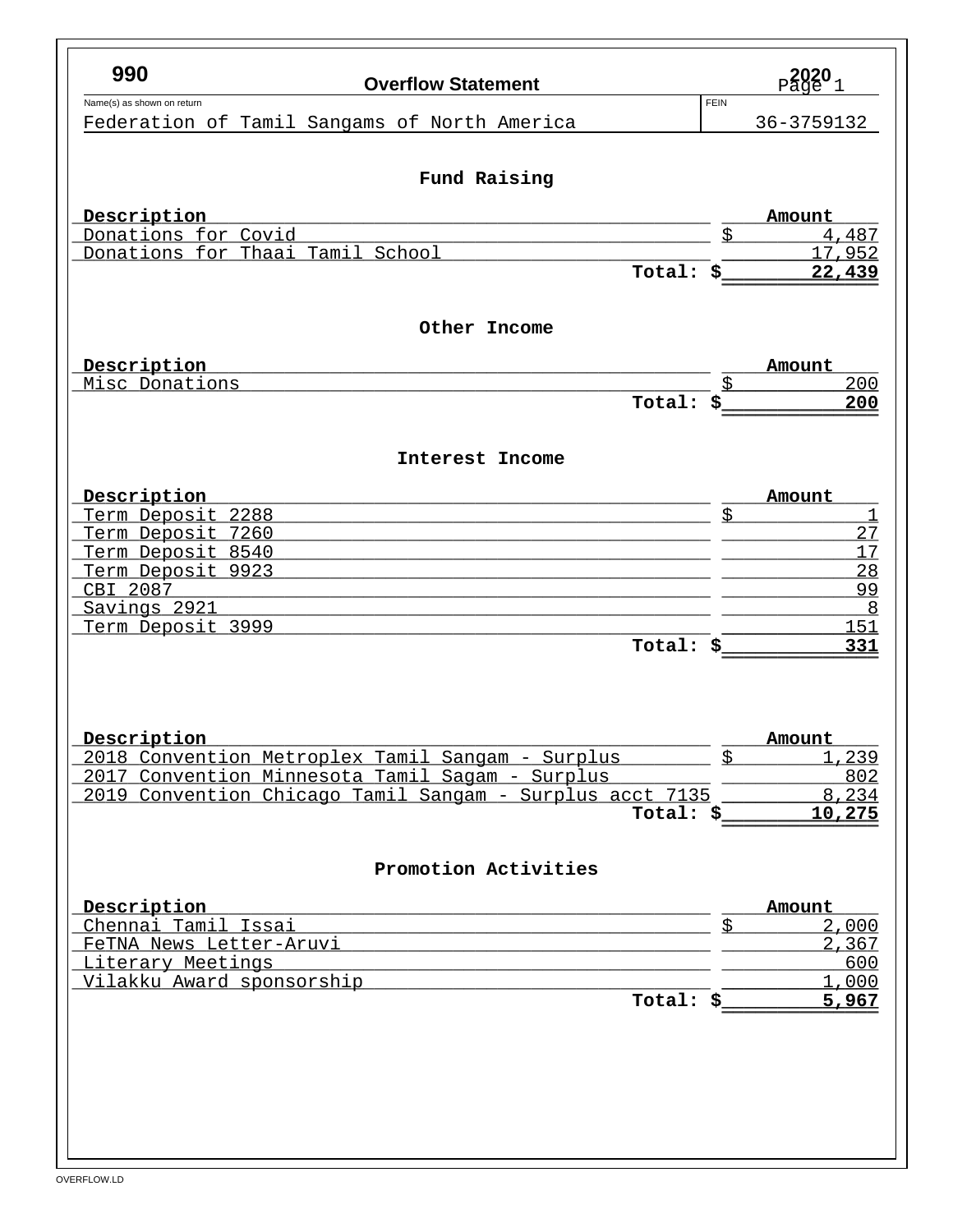| 990<br><b>Overflow Statement</b>                                                                                                                                                                                                                      | $_{\text{Page}}$ 2020 <sub>2</sub>                                |
|-------------------------------------------------------------------------------------------------------------------------------------------------------------------------------------------------------------------------------------------------------|-------------------------------------------------------------------|
| Name(s) as shown on return<br>Federation of Tamil Sangams of North America                                                                                                                                                                            | <b>FEIN</b><br>36-3759132                                         |
| Information Technology                                                                                                                                                                                                                                |                                                                   |
|                                                                                                                                                                                                                                                       | Amount                                                            |
| Website Maintenance Medicines and Strategy Strategy of Strategy Strategy Strategy Strategy Strategy Strategy S                                                                                                                                        | 8,280                                                             |
| $\overline{\phantom{a}272}$                                                                                                                                                                                                                           |                                                                   |
|                                                                                                                                                                                                                                                       | $\frac{136}{1}$<br>Total: \$ 8,688                                |
| Other Expenses-2019 Convention                                                                                                                                                                                                                        |                                                                   |
|                                                                                                                                                                                                                                                       |                                                                   |
|                                                                                                                                                                                                                                                       |                                                                   |
|                                                                                                                                                                                                                                                       |                                                                   |
| Other Management Expense<br>Examples <u>Description<br/>FeTNA Registration Renewal with IL Contract Control Contract Contract Contract Contract Contract Contract Cont<br/>Total: \$</u>                                                              |                                                                   |
|                                                                                                                                                                                                                                                       |                                                                   |
| Bank Balances- Checking<br>Description<br>BOA Acct ending 0751 (Thaai Tamil)<br>BOA ending 6245 \$8482(Main)+ 2019 Surplus \$8742 = 17,224 17,224<br>CBI Chennai account +interes \$99 minus \$233 ex variance _______ 3,604<br><u>Paypal Account</u> | Amount<br>16,955<br>$-16,485$<br>6,344                            |
|                                                                                                                                                                                                                                                       | 60,612<br>Total: $\frac{1}{2}$                                    |
| CD Accounts<br>Description<br>Acct 2288<br>Acct 3999<br>Acct 7260                                                                                                                                                                                     | <u>Amount</u><br>$\dot{\mathcal{Z}}$<br>2,716<br>75,451<br>30,666 |
| Acct 8540                                                                                                                                                                                                                                             | 31,047                                                            |
| Acct 9923                                                                                                                                                                                                                                             | 40,775                                                            |
| Savings Acct 2921                                                                                                                                                                                                                                     | 19,593                                                            |
|                                                                                                                                                                                                                                                       | Total: $\zeta$<br>200,248                                         |
|                                                                                                                                                                                                                                                       |                                                                   |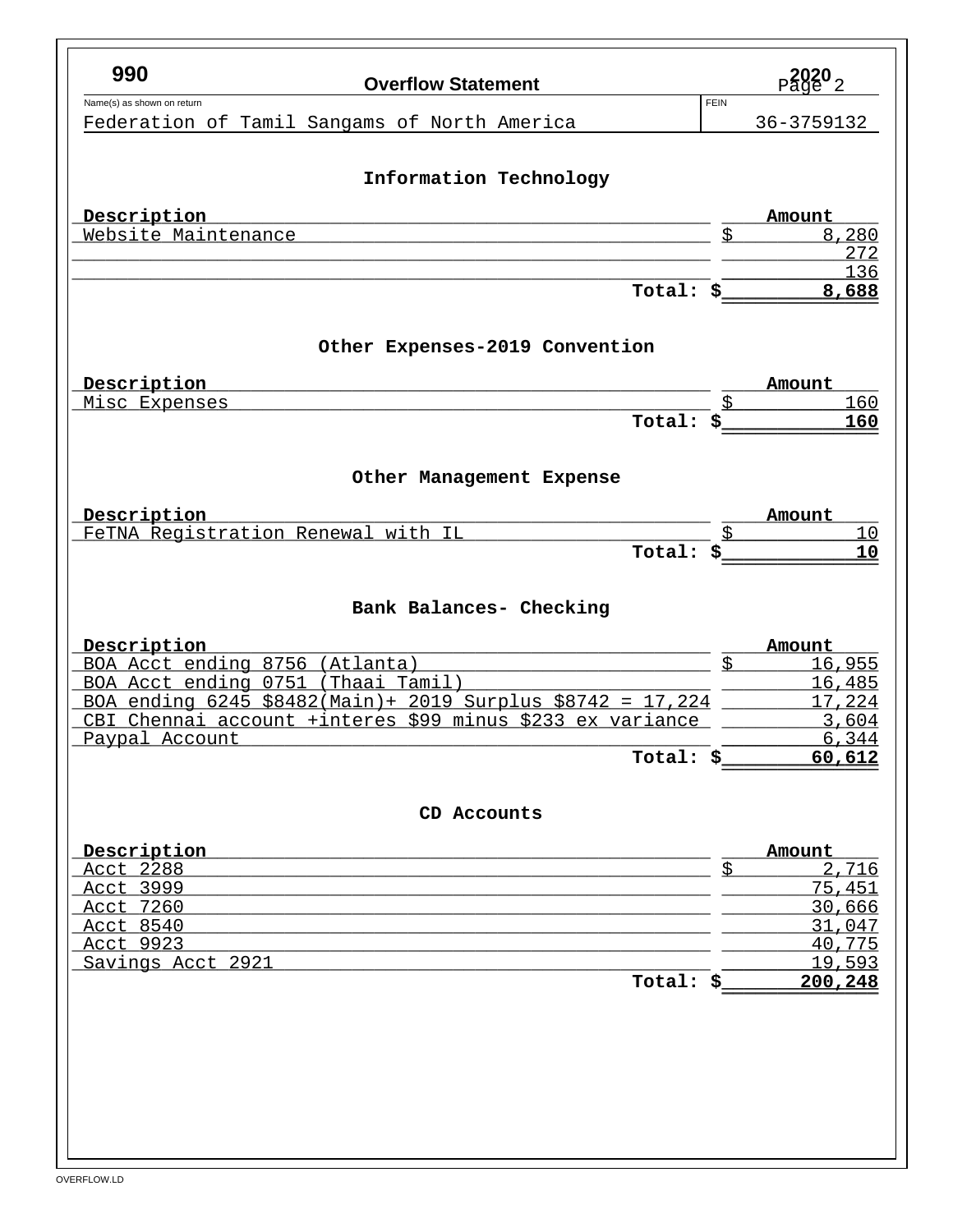| 990                        | <b>Overflow Statement</b>                               | $_{\text{Page}}^{2020}$ 3  |
|----------------------------|---------------------------------------------------------|----------------------------|
| Name(s) as shown on return |                                                         | <b>FEIN</b>                |
|                            | Federation of Tamil Sangams of North America            | 36-3759132                 |
|                            |                                                         |                            |
|                            | Other Asstes                                            |                            |
|                            |                                                         |                            |
| Description                | Documentary about Thani Nayagam Adikkal \$15,000-\$5000 | Amount<br>\$<br>10,000     |
|                            | Total:                                                  | \$.<br>10,000              |
|                            |                                                         |                            |
|                            | Paypal Account                                          |                            |
|                            |                                                         |                            |
| Description                |                                                         | Amount                     |
|                            | 2019 Paypal Balance \$1814 was not reported<br>Total:   | \$<br>1,814<br>\$<br>1,814 |
|                            |                                                         |                            |
|                            |                                                         |                            |
|                            |                                                         |                            |
|                            |                                                         |                            |
|                            |                                                         |                            |
|                            |                                                         |                            |
|                            |                                                         |                            |
|                            |                                                         |                            |
|                            |                                                         |                            |
|                            |                                                         |                            |
|                            |                                                         |                            |
|                            |                                                         |                            |
|                            |                                                         |                            |
|                            |                                                         |                            |
|                            |                                                         |                            |
|                            |                                                         |                            |
|                            |                                                         |                            |
|                            |                                                         |                            |
|                            |                                                         |                            |
|                            |                                                         |                            |
|                            |                                                         |                            |
|                            |                                                         |                            |
|                            |                                                         |                            |
|                            |                                                         |                            |
|                            |                                                         |                            |
|                            |                                                         |                            |
|                            |                                                         |                            |
|                            |                                                         |                            |
|                            |                                                         |                            |
|                            |                                                         |                            |
|                            |                                                         |                            |
|                            |                                                         |                            |

Г